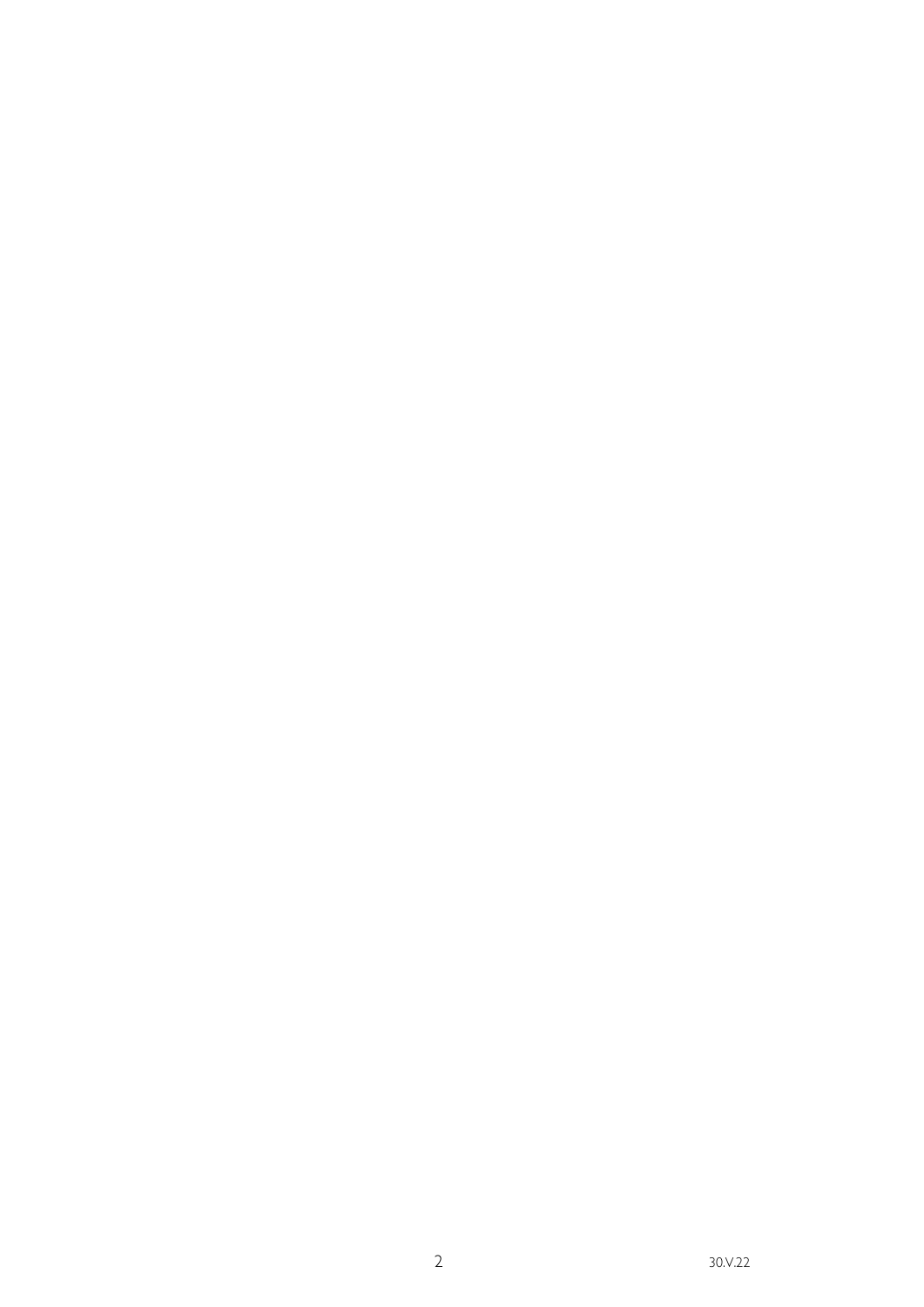## 'INDEX'

### WHITE WINE

Page

- 4/5 MAGNUMS, 150 cl
- 7 CHAMPAGNE and SPARKLING
- 8 FRANCE THE SOUTH, BURGUNDY, RHÔNE
- 9 LOIRE, ALSACE, AUSTRIA AND GERMANY, SPAIN AND PORTUGAL,
- 10 SOUTH AFRICA, NEW ZEALAND, AUSTRALIA, SOUTH AMERICA, CALIFORNIA,
- 11 ITALY, GREECE, ENGLAND
- 13 ROSÉ

#### RED WINE

- 14 ITALY, SPAIN, and PORTUGAL
- 15 SOUTH AFRICA, LEBANON, CALIFORNIA, SOUTH AMERICA, AUSTRALIA
- 16 RHÔNE, BEAUJOLAIS, BURGUNDY
- 17 SOUTHERN FRANCE, BORDEAUX
- 19 PORT, SWEET WINE
- 21 HALF BOTTLES
- 23 WINES BY THE GLASS
- 25 BIN ENDS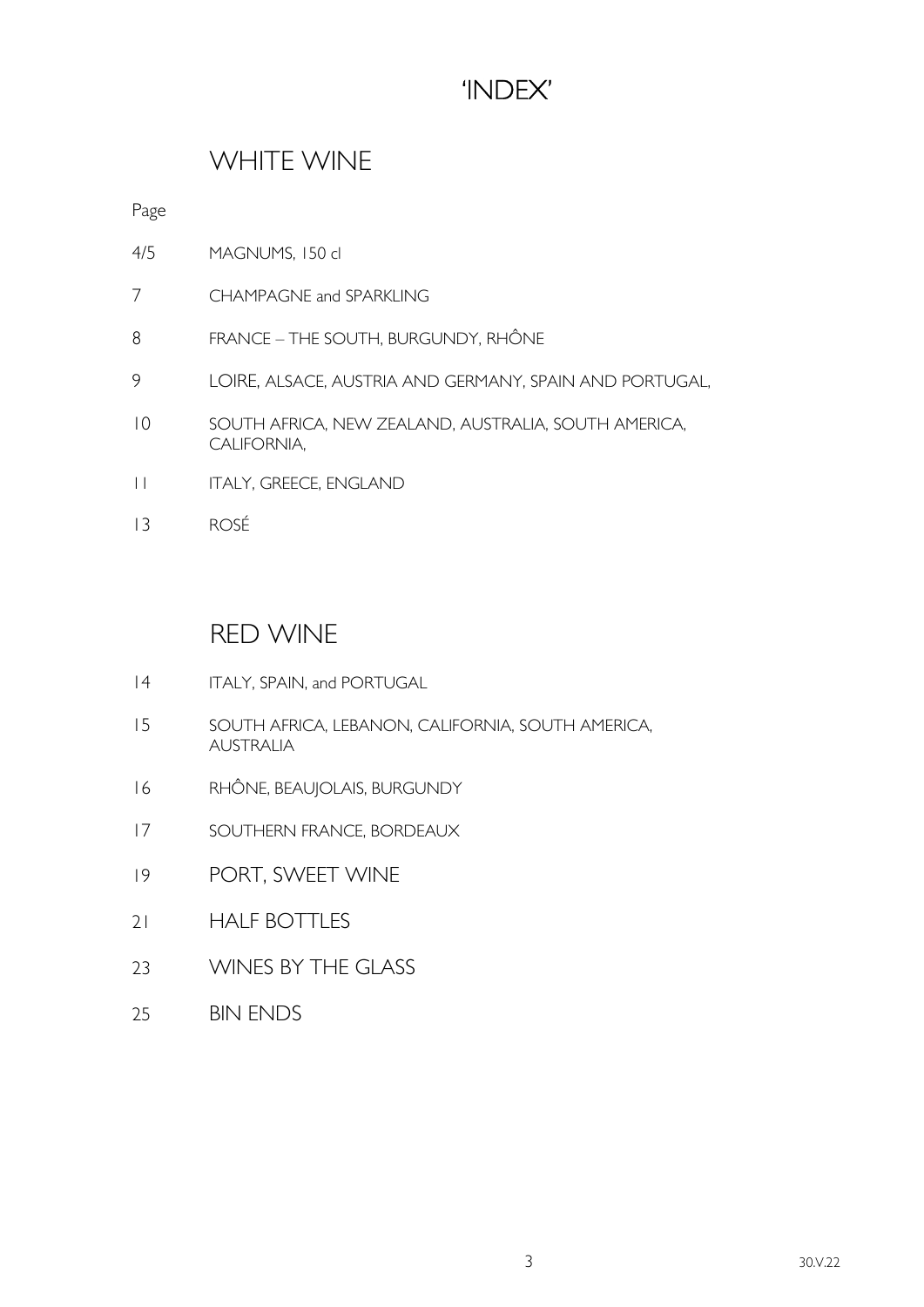## MAGNUMS

### CHAMPAGNE

| 514          | <b>TAITTINGER, Brut Réserve</b><br>The epitome of delicacy. The George's favourite for over 40 years                                                                                                                                                                                                                                                                                                                                         | £138.00      |
|--------------|----------------------------------------------------------------------------------------------------------------------------------------------------------------------------------------------------------------------------------------------------------------------------------------------------------------------------------------------------------------------------------------------------------------------------------------------|--------------|
| 515          | NOCTURNE by TAITTINGER<br>A softer, rounder cuvée - simply delicious from breakfast to bedtime!                                                                                                                                                                                                                                                                                                                                              | £138.00      |
| 516          | TAITTINGER ROSÉ, Brut Prestige<br>Bright and vibrant in colour and flavour. 15% Pinot Noir (made as red wine) is added to the blend                                                                                                                                                                                                                                                                                                          | £138.00      |
| 517          | KRUG, Grande Cuvée<br>Blended from mulitipe vintages and vineyards, aged for 7 years, aiming for ultimate quality                                                                                                                                                                                                                                                                                                                            | £550.00      |
|              | <b>SPARKLING WINE</b>                                                                                                                                                                                                                                                                                                                                                                                                                        |              |
| 518          | NYETIMBER, Classic Cuvée. West Sussex, England<br>Extremely crisp, but with real depth and richness. Compares well with serious Champagne                                                                                                                                                                                                                                                                                                    | £138.00      |
| <b>WHITE</b> |                                                                                                                                                                                                                                                                                                                                                                                                                                              |              |
| 519          | 2017 CHABLIS, I er Cru Montée de Tonnerre, Duplessis. Burgundy<br>Excellent year for classic, stony-dry Chablis                                                                                                                                                                                                                                                                                                                              | $£$   $6.00$ |
| 522          | 2017 MEURSAULT, Domaine JP Fichet. Burgundy<br>Modern style Meursault - ripe but elegant                                                                                                                                                                                                                                                                                                                                                     | £170.00      |
|              | White Magnums from Didier Dagueneau, Loire, France<br>Didier Dagueneau's son Benjamin runs the most revered estate in the Loire Valley. His Sauvignon Blanc is the most<br>serious, concentrated and impressive you may ever drink. Not a bit like NZ examples, these wines are much more<br>austere and mineral. They are also in huge worldwide demand from top sommeliers – hence the extreme prices.<br>They are always in short supply. |              |
| 556          | 2014 POUILLY FUME, Pur Sang                                                                                                                                                                                                                                                                                                                                                                                                                  | £280.00      |
| <b>ROSÉ</b>  |                                                                                                                                                                                                                                                                                                                                                                                                                                              |              |
| 527          | 2020 MIRAVAL ROSÉ. Côtes de Provence                                                                                                                                                                                                                                                                                                                                                                                                         | £96.00       |

This is the notorious 'Brangelina' wine – and surprisingly it's both excellent and good value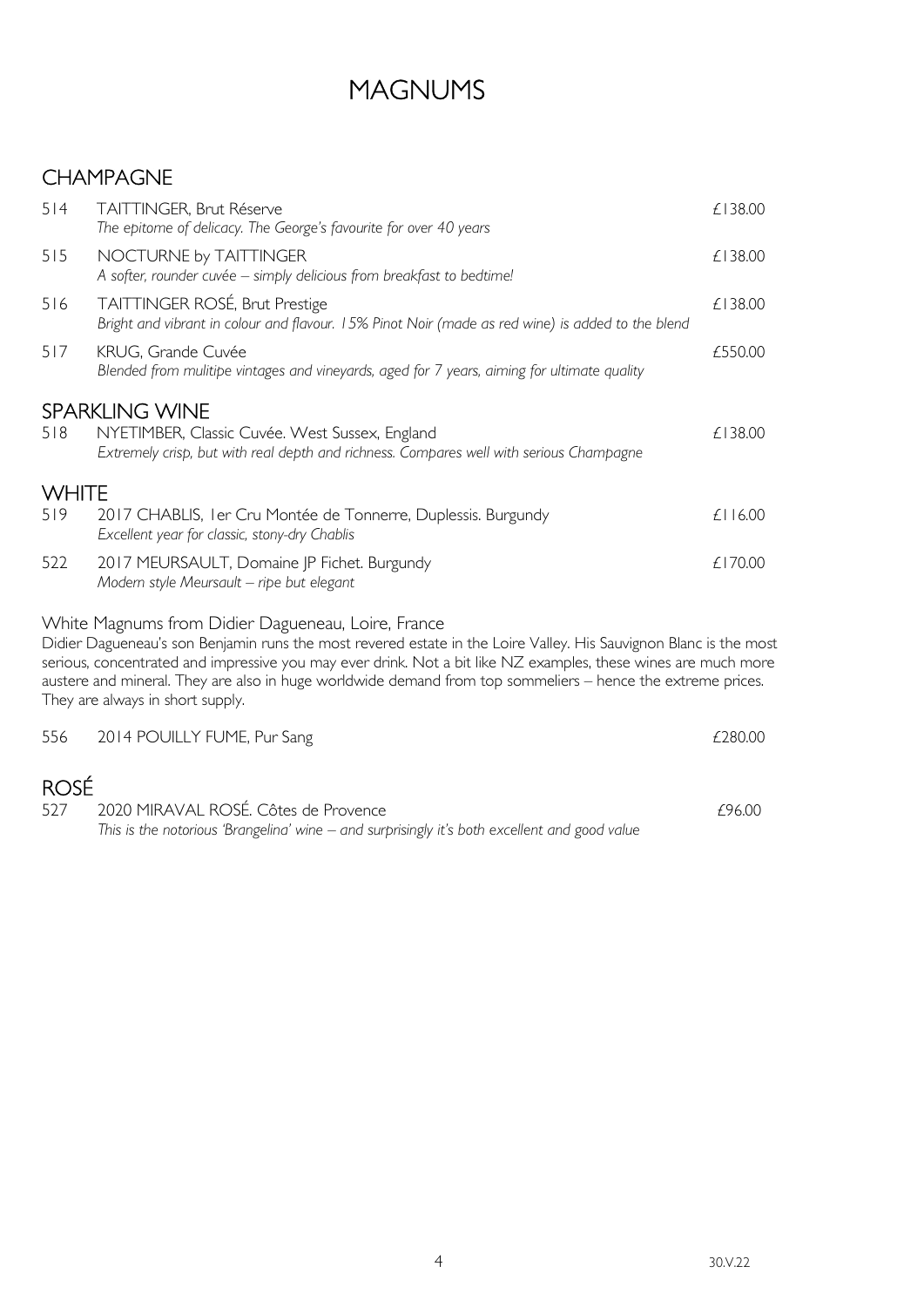## MAGNUMS ... continued

| <b>RED</b> |                                                                                                                                                                                                                                                 |               |
|------------|-------------------------------------------------------------------------------------------------------------------------------------------------------------------------------------------------------------------------------------------------|---------------|
| 530        | 2019 CHATEAU FONTARÈCHE, Vielles Vignes. Corbieres, Languedoc<br>Soft, round, easy-drinking style with plenty of spice and character                                                                                                            | £68.00        |
| 531        | 2015 CHIANTI, Podere il Chiostrino. Tuscany<br>From the family vineyards of Ivo Vannocci; honest and full of flavour                                                                                                                            | £70.00        |
| 532        | 2013 Château LA CROIX DES MOINES. Lalande de Pomerol<br>An approachable, charming Merlot from an area that still produces genuinely good value                                                                                                  | £90.00        |
| 535        | 2018 QUINTA DE LA ROSA. Douro, Portugal<br>Gutsy & powerful but (unusually for Portugal) also sleek and polished                                                                                                                                | £80.00        |
| 537        | 2011 LE SOULA, Gérard Gauby. Vin de Pays des Côtes Catalanes, South of France<br>Blend of Cabernet, Grenache, Syrah and Carignan grapes. A low-yielding, organic<br>vineyard in Roussillon producing a dense, intense, seriously impressive red | £102.00       |
| 538        | 2009 RIOJA, Tondonia Tinto Reserva. Rioja, Spain<br>The most traditional house in Rioja - long oak ageing; now pale, gentle and mature                                                                                                          | $£$   $14.00$ |
| 539        | 2015 LA GROLA, Allegrini. Veneto, Italy<br>A turbo-charged Valpolicella – bright and lively but with power and intensity too                                                                                                                    | £106.00       |
| 570        | 2006 CHÂTEAU LANGOA BARTON, 3ème Cru Classé. St Julien, Bordeaux<br>One of the most consistent properties in the Médoc. Léoville and Langoa Barton both<br>produce classy claret of real structure and self-evident breeding                    | £220.00       |
| 571        | 2011 CHÂTEAU TALBOT, 4ème Cru Classé. St Julien, Bordeaux<br>Renowned property and an early-drinking year. This really is not expensive for what it is                                                                                          | £240.00       |
| 572        | 2012 NUITS-ST-GEORGES, I er Cru Les Vaucrains, Louis Jadot. Burgundy<br>The sturdiest, most serious Burgundy appellation; but in a ripe vintage. Give it air                                                                                    | £250.00       |
| 573        | 2018 CEPPARELLO, Isole e Olena, Paolo De Marchi. Tuscany, Italy<br>Top vintage of this 'Super Tuscan' from a great winemaker; decant in advance                                                                                                 | £320.00       |
| 574        | 2009 CLOS DE LA ROCHE, Grand Cru, Domaine Lignier-Michelot. Burgundy<br>Absolutely classic example of the ripe and charming 2009 vintage                                                                                                        | £570.00       |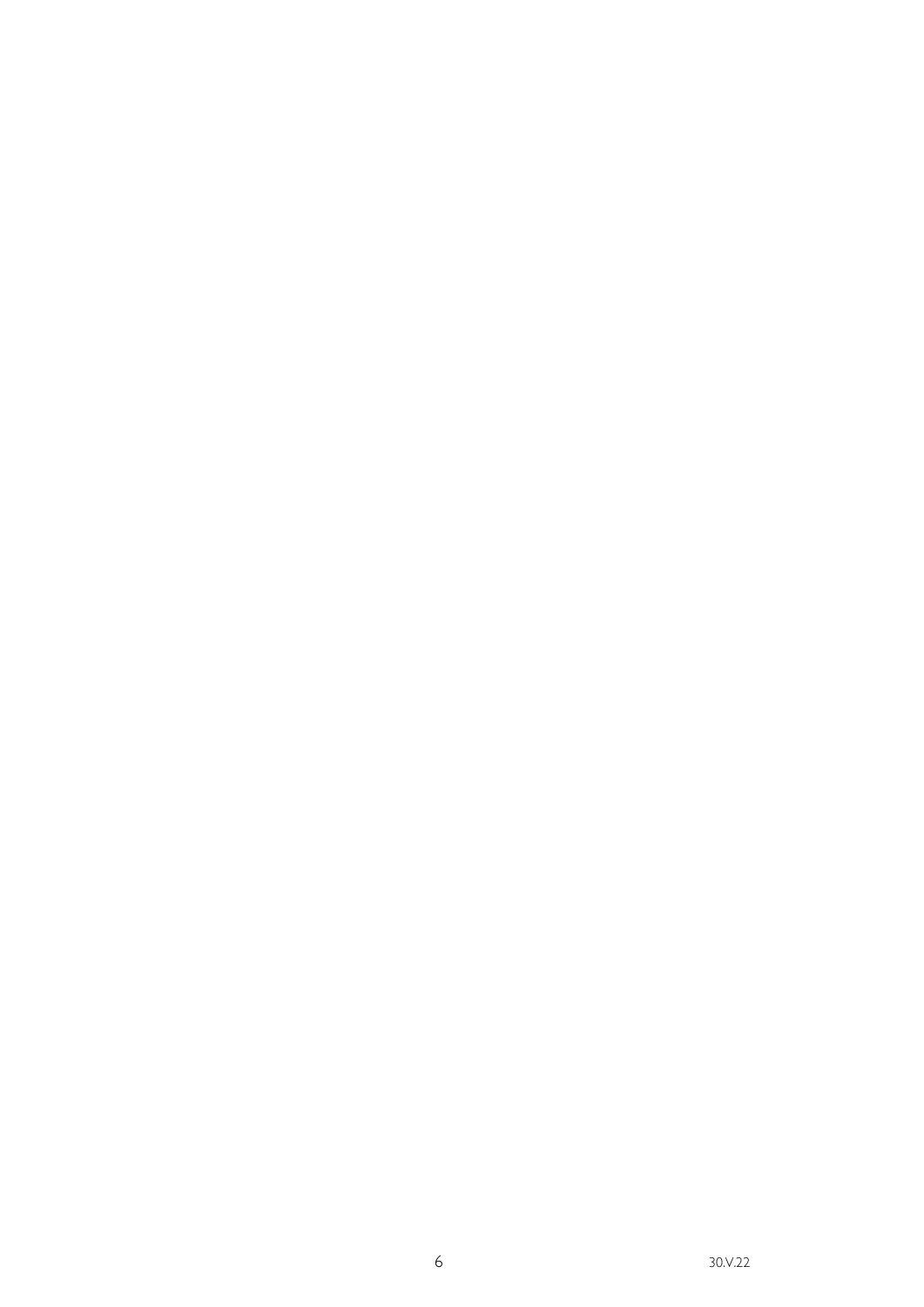## CHAMPAGNE AND SPARKING WINE

#### CHAMPAGNE

| $  *$          | LE MESNIL, Grand Cru, Blanc de Blancs<br>Ultra-fresh, crisp, elegant Chardonnay                                                                                                                                                                                                                                                      | £64.00  |
|----------------|--------------------------------------------------------------------------------------------------------------------------------------------------------------------------------------------------------------------------------------------------------------------------------------------------------------------------------------|---------|
| $\overline{2}$ | LE MESNIL ROSÉ, Grand Cru, 'Sublime'<br>'Sublime' it is! A ripe, red-fruited (but very dry) style of pink fizz                                                                                                                                                                                                                       | £69.00  |
| $3*$           | TAITTINGER, Brut Réserve<br>The epitome of delicacy. The George's favourite for over 40 years                                                                                                                                                                                                                                        | £69.00  |
| $4*$           | NOCTURNE by TAITTINGER<br>A softer, rounder cuvée - simply delicious from breakfast to bedtime!                                                                                                                                                                                                                                      | £69.00  |
| 5*             | TAITTINGER ROSÉ, Brut Prestige<br>Bright and vibrant in colour and flavour. 15% Pinot Noir (made as red wine) is added to the blend                                                                                                                                                                                                  | £69.00  |
| 6              | <b>BOLLINGER, Special Cuvée</b><br>Bollinger combines austerity and intensity. A serious and complex Champagne                                                                                                                                                                                                                       | £82.00  |
| $\overline{ }$ | 2012 VEUVE CLICQUOT<br>Veuve is at its best in the Vintage Cuvée. And 2012 was a truly great year                                                                                                                                                                                                                                    | £116.00 |
| 8a             | 2008 COMTES DE CHAMPAGNE, Blanc de Blancs, Taittinger<br>The most consistently brilliant pure Chardonnay made in the region. Always a treat                                                                                                                                                                                          | £250.00 |
| 8 <sub>b</sub> | 2006 COMTES DE CHAMPAGNE ROSÉ, Taittinger<br>Rarely seen, Comtes Rosé is all about perfume and finesse; matured for 10 years on the lees                                                                                                                                                                                             | £300.00 |
| 9*             | KRUG, Grande Cuvée<br>Blended from mulitipe vintages and vineyards, aged for 7 years, aiming for ultimate quality                                                                                                                                                                                                                    | £275.00 |
| $ 0\rangle$    | 2012 DOM PÉRIGNON, Vintage Brut<br>By contrast with Krug, 'Dom' is pure hedonism. Rich, open, immediately impressive                                                                                                                                                                                                                 | £275.00 |
|                | <b>SPARKLING WINE</b>                                                                                                                                                                                                                                                                                                                |         |
| 274            | PROSECCO, Spumante, Ca'Morlin. Conegliano e Valdobbiadene, Italy<br>Fully sparkling version of this soft, light north Italian classic. Top quality                                                                                                                                                                                   | £42.00  |
| 275*           | NYETIMBER, Classic Cuvée. West Sussex, England<br>Extremely crisp, but with real depth and richness. Compares well with serious Champagne                                                                                                                                                                                            | £69.00  |
| 276            | 2009 NYETIMBER '1086', Prestige Cuvée. West Sussex, England                                                                                                                                                                                                                                                                          | £200.00 |
| 277            | 2010 ROSÉ NYETIMBER '1086', Prestige Cuvée. West Sussex, England<br>Two world-class 'Prestige Cuvées' from Nyetimber, pioneers of top quality English<br>sparkling wines. These two newly launched wines were named '1086' to honour the year<br>the vineyard's estate was first mentioned in the Domesday book. They really do bear | £240.00 |

comparison with the very finest Champagnes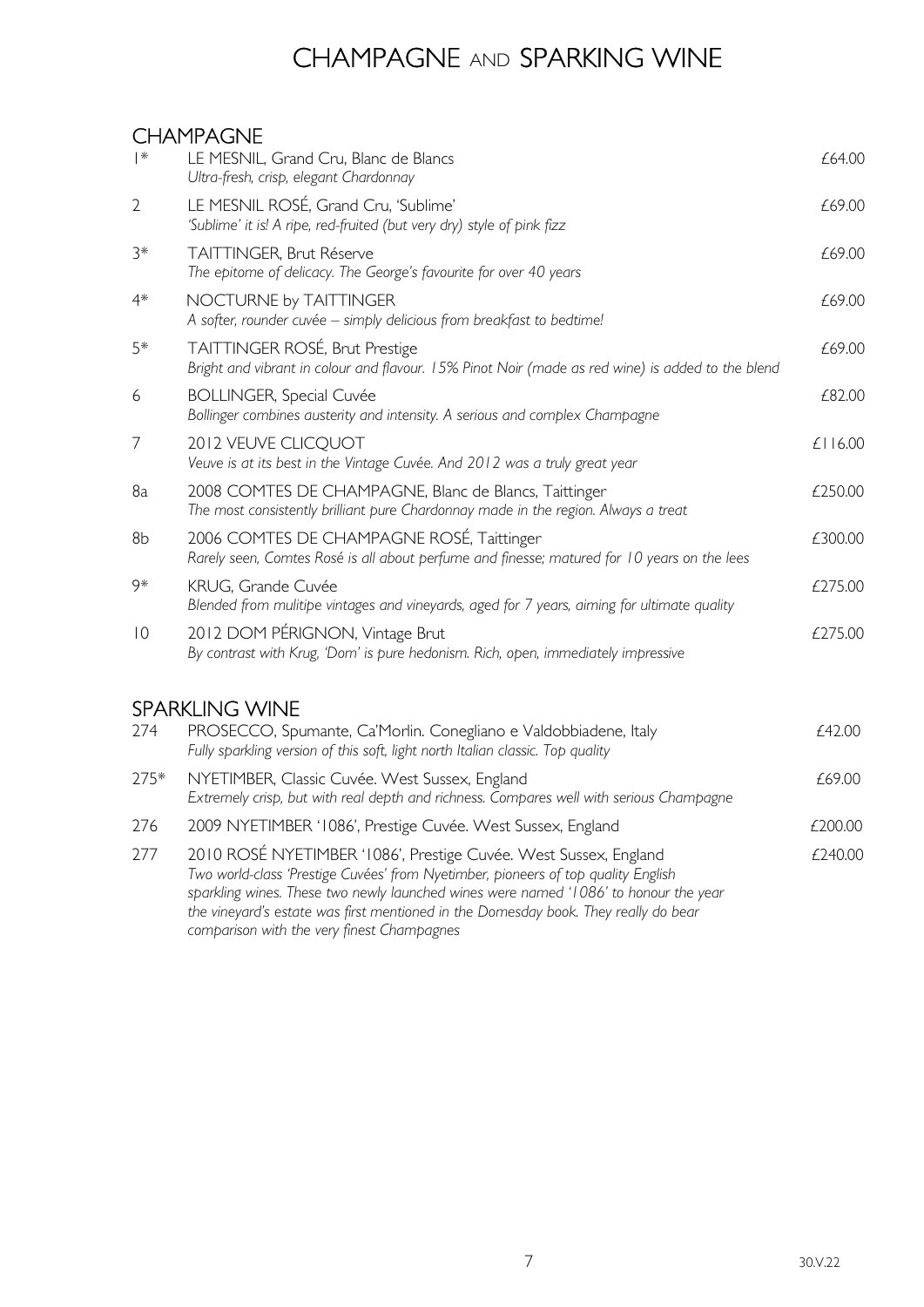## WHITE WINE

#### FRANCE - The South

| $\vert \vert$ | 2021 PICPOUL DE PINET, Domaine Font Mars. Languedoc<br>The best of modern France; crisp and lively but no lack of character and interest                                                                             | £36.00  |
|---------------|----------------------------------------------------------------------------------------------------------------------------------------------------------------------------------------------------------------------|---------|
| 3             | 2017 LA BRISE MARINE, Château La Négly. La Clape, Languedoc<br>Salty-dry, spicy, lively blend of Bourboulenc and Roussanne                                                                                           | £49.00  |
| 4             | 2014 LE SOULA BLANC. Vin de Pays des Côtes Catalanes<br>Serious, intense, dry white from biodynamic vineyards in the Roussillon. Organic                                                                             | £58.00  |
|               | <b>BURGUNDY</b>                                                                                                                                                                                                      |         |
| 15            | 2020 SAINT-VÉRAN, Michel Chavet<br>Clean and fresh but nicely rounded. Easy-drinking and charming white Burgundy                                                                                                     | £42.00  |
| 16            | 2019 MÂCON, Aux Bois D'Alliers, Cordier<br>An outstanding, small, organic estate. Ripe and buttery but no oak - perfect Mâconnais                                                                                    | £51.00  |
| 8             | 2019 MONTAGNY, I er Cru Grappe D'Or, Domaine Feuillat-Juillot<br>From the Châlonnais region, south of the Côte de Beaune. Light and elegant                                                                          | £50.00  |
| 20            | 2020 POUILLY FUISSÉ, Terroir de Fuissé, Domaine Cordier<br>The most famous village in the Mâconnais. Big and powerful, improves given time in the glass                                                              | £53.00  |
| 21            | 2019 CHABLIS, I er Cru Vaillons, Domaine Besson<br>Excellent I er Cru vineyard and a ripe vintage. This is unusually intense for Chablis                                                                             | £58.00  |
| 22            | 2019 MEURSAULT, Cuvée Maxime, Domaine Latour-Giraud<br>This has power and weight, but it's not in the heavy, oaky style of old                                                                                       | £78.00  |
| 24            | 2018 CHASSAGNE MONTRACHET, Château de Citeaux, Philippe Bouzereau<br>A ripe vintage; richness and intensity combined with delicacy and complexity                                                                    | £82.00  |
| 25            | 2017 PULIGNY MONTRACHET, Les Corvées des Vignes, Philippe Chavy<br>This vineyard borders Meursault; it's a peachy, generous example of Puligny                                                                       | £120.00 |
| <b>RHÔNE</b>  |                                                                                                                                                                                                                      |         |
| 27            | 2020 DOMAINE DE L'ESPIGOUETTE. Côtes du Rhône Blanc<br>Viognier, Grenache and Marsanne - perfumed and rich, but fresh too.                                                                                           | £39.00  |
| 28            | 2019 CONDRIEU, Les Terrasses du Palat, François Villard<br>Tiny and sought-after area, the home of the notoriously difficult Viognier grape.<br>This one successfully combines heady perfume, delicacy and intensity | £76.00  |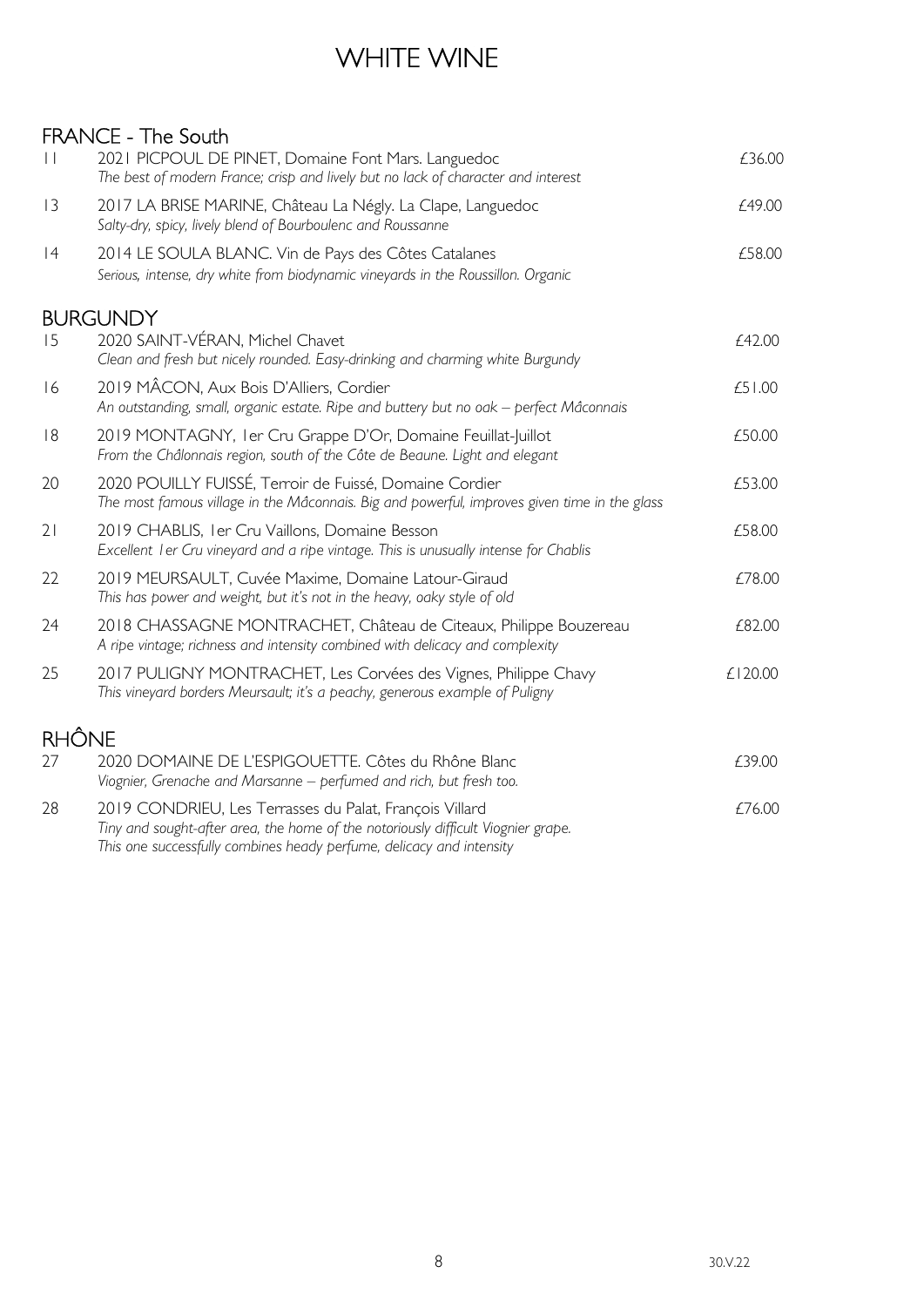### WHITE WINE ... continued

| <b>LOIRE</b>           |                                                                                                                                                                                                                               |                    |
|------------------------|-------------------------------------------------------------------------------------------------------------------------------------------------------------------------------------------------------------------------------|--------------------|
| 29                     | 2020 MUSCADET, Sèvre et Maine, Sur Lie, Domaine Haut Pemions<br>The revival of a long neglected appellation; there's no better wine for seafood                                                                               | £39.00             |
| 30                     | 2019 SAUVIGNON DE TOURAINE, Xavier Frissant<br>Aromatic, bone dry, grassy, chalky: a mini Sancerre at a great price                                                                                                           | £42.00             |
| 32                     | 2016 VOUVRAY, Les Pierres Rousses, Gaudron<br>Medium-dry (but also lemony fresh) Chenin Blanc - top quality                                                                                                                   | £48.00             |
| 33                     | 2020 SANCERRE, Terre de Maimbray, Reverdy<br>Top estate and excellent vintage. Ripe, intense, perfectly balanced                                                                                                              | £49.00             |
| 34                     | 2017 BLANC IVOIRE, Château Soucherie. Anjou<br>A modern expression of Loire Chenin Blanc - lively, citric freshness                                                                                                           | £49.00             |
| 35a<br>35 <sub>b</sub> | 2018 SILEX, Blanc Fumé de Pouilly, Domaine Didier Dagueneau<br>2012 PUR SANG, Blanc Fumé de Pouilly, Domaine Didier Dagueneau<br>The most sought-after producer in the Loire. Both, highly concentrated and serious Sauvignon | £125.00<br>£140.00 |
| <b>ALSACE</b>          |                                                                                                                                                                                                                               |                    |
| 37                     | 2017 TERROIR des CHÂTEAUX FORTS, Rolly Gassmann<br>Aromatic, nicely textured blend of Auxerrois, Gewurz, Riesling and Pinot Gris                                                                                              | £41.00             |
| 38                     | 2019 PINOT BLANC AUXERROIS, Domaine Albert Mann<br>Soft, spicy and gentle - but no lack of freshness. Alsace wine to suit all tastes. Organic                                                                                 | £45.00             |
| 39                     | 2018 GEWURZTRAMINER, Christophe Mittnacht<br>Intensely spicy (and medium dry) example of this most perfumed, idiosyncratic variety. Organic                                                                                   | £53.00             |
|                        | <b>AUSTRIA AND GERMANY</b>                                                                                                                                                                                                    |                    |
| 302                    | 2020 GRÜNER VELTLINER, Loimer. Kamptal, Austria<br>Dry and lively; textured but peppery. Such a versatile food wine                                                                                                           | £43.00             |
| 304                    | 2017 LEITZ, Rüdesheimer Magdalenenkreuz, Rielsing Spätlese, Germany<br>Just reaching beautiful maturity. More creamy than sweet; complex                                                                                      | £47.00             |
| 305                    | 2018 SAUVIGNON BLANC, Gamlitz, Sattlerhof. Styria, Austria<br>Sauvignon of rare intensity and refinement. Really worth the leap of faith!                                                                                     | £49.00             |
|                        | <b>SPAIN AND PORTUGAL</b>                                                                                                                                                                                                     |                    |
| 44                     | 2019 QUINTA DE LA ROSA BRANCO. Douro Valley, Portugal<br>Grapes planted for white Port, now producing delicately rich white wine                                                                                              | £40.00             |
| 47                     | 2018 LOURO DO BOLO, Bodegas Rafael Palacios. Valdeorras, Spain                                                                                                                                                                | £46.00             |

Trendy Godello grape from the north west. Fresh, but ripe; really impressive. Organic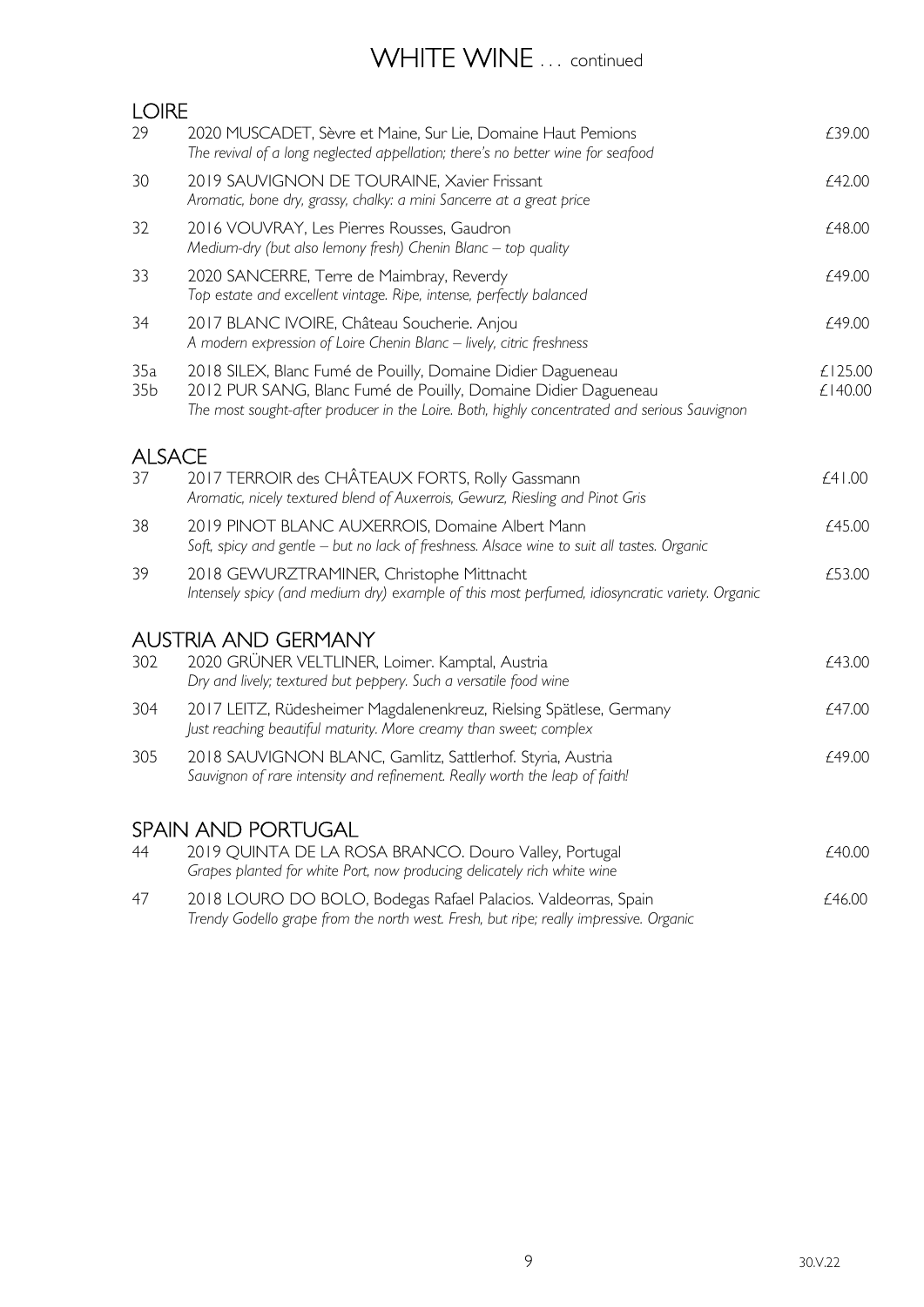### WHITE WINE ... continued

SOUTH AFRICA 49 2019 CHENIN BLANC, Artspace, Saronsberg. Coastal Region, SA  $\qquad 2019$  CHENIN BLANC, Artspace, Saronsberg. Coastal Region, SA Bright, lively and (extremely) easy-drinking; just a hint of New World sunshine 51 2017 VIOGNIER, Saronsberg. Tulbagh **EXALL SERVICES 2017** VIOGNIER, Saronsberg. Tulbagh Brilliant example of the great Rhône grape. Less aromatic than some examples but concentrated, fresh and long. A really versatile food wine 52 2019 JORDAN CHARDONNAY. Stellenbosch **EXAMPLE 2019** JORDAN CHARDONNAY. Stellenbosch Classic New World Chardonnay - buttery oak and richness and lovely balance 54 2019 OLD VINES WHITE, Mullineux, Swartland **Example 2019** OLD 2019 OLD VINES WHITE, Mullineux, Swartland Old vines making Chenin like you have (probably) never tasted – rich and impressive NEW ZEALAND 56 2020 SAUVIGNON BLANC, 'Annabel', Staete Landt. Marlborough  $£42.00$ Under-stated and unusually delicate example of this classic style 57 2015 GRUNER VELTLINER, Blank Canvas. Marlborough **EXAMPS** 2015 68 249.00 Beautifully refined example of the key Austrian grape. Savoury and gently spiced 58 2018 CHARDONNAY, 'Josephine', Staete Landt. Marlborough £48.00 Chardonnay in a modern, fresh, delicate mode – and easy on the oak. 59 2019 WILD SAUVIGNON, Greywacke. Marlborough  $f$ 49.00 Wild yeast and oak fermentation make for a fascinating and unusual Sauvignon style AUSTRALIA 60 2019 ROCKY GULLY RIESLING, Frankland Estate. Western Australia £41.00 Dry Riesling – crisp, lively and brilliant with or without food 61 2019 CHARDONNAY, Three Lions, Plantagenet. Western Australia £43.00 A pretty classic example – full of open, delicious, fruit SOUTH AMERICA 62 2021 SAUVIGNON BLANC, De Martino. Casablanca Valley, Chile  $\epsilon$ 35.00 Very classy Sauvignon from coastal Casablanca. Less 'obvious' than NZ examples 63 2021 TORRONTES, Colomé. Calchaqui Valley, Salta, Argentina £39.00 Torrontes is comparable to really dry Muscat: floral perfume and zingily fresh flavours CALIFORNIA 65 2017 PINOT GRIS / PINOT BLANC, Au Bon Climat. Santa Barbara £48.00 Richly textured but unoaked. Lively but creamy. A very modern California white 66 2018 WILD BOY CHARDONNAY, Jim Clendennen. Santa Barbara £51.00 Rich but balanced Chardonnay from the original 'wild boy' of the California wine scene 68 2017 CHARDONNAY, Red Shoulder Ranch, Shafer. Napa Valley 673.00 Hedonistically rich and powerful – uniquely Californian and brilliant of that style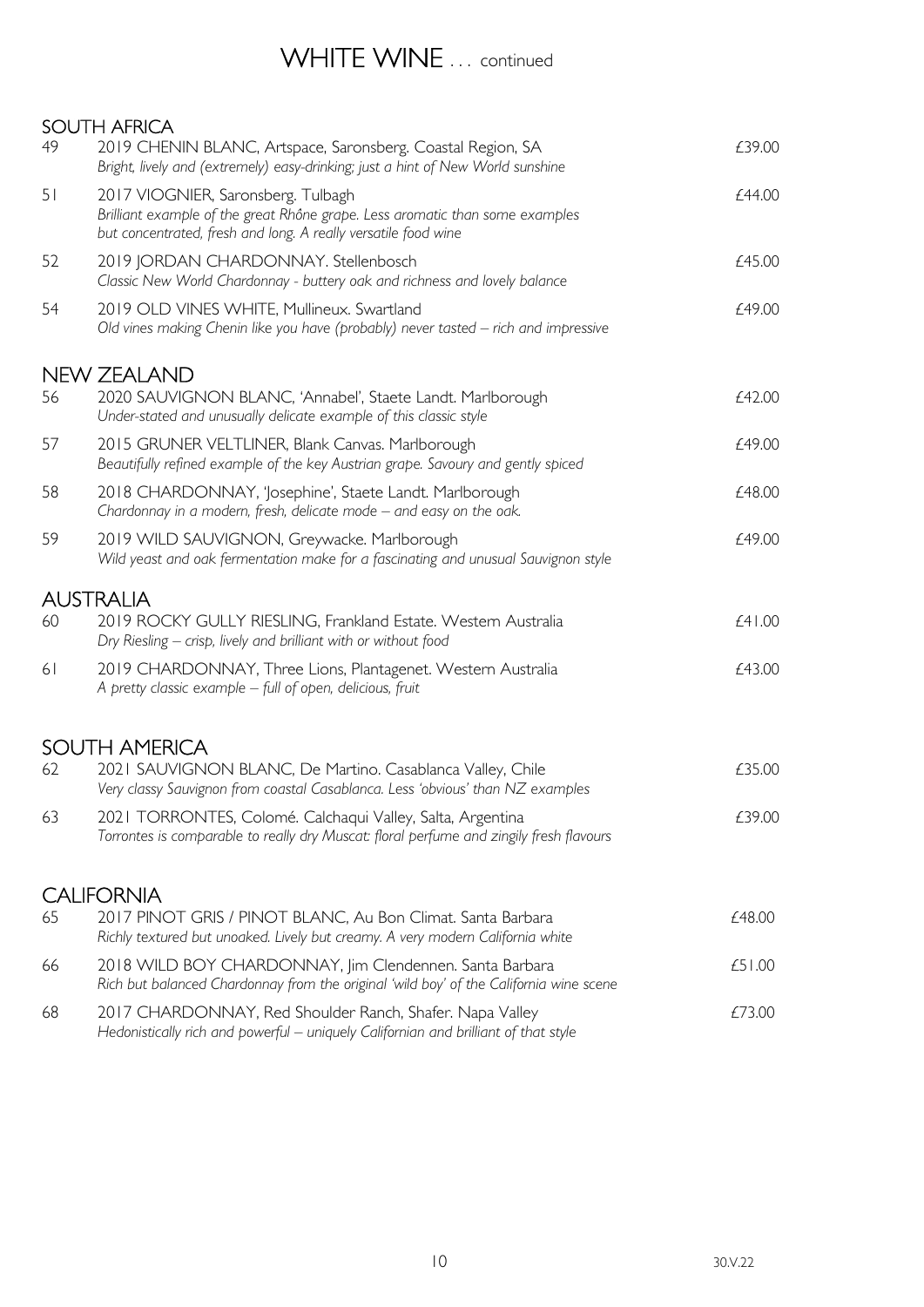# WHITE WINE ... continued

| 71                  | 2020 PINOT GRIGIO, Corte Giara. Veneto<br>Perfect example of the style; light, soft texture, gentle, easy                                                                                                                                                                         | £39.00 |
|---------------------|-----------------------------------------------------------------------------------------------------------------------------------------------------------------------------------------------------------------------------------------------------------------------------------|--------|
| 72                  | 2019 GRECO DI TUFO, Aegidius, Donna Elvira. Campania<br>Greco offers intensity and complexity as well as drinkability. Great value.                                                                                                                                               | £42.00 |
| 73                  | 2021 PECORINO, Gran Sasso. Terre di Chieti, Abruzzo<br>Rare native varietal. Spicy richness with appetizing freshness beneath                                                                                                                                                     | £44.00 |
| 79                  | 2021 GAVI DI GAVI, 'Vigneti Lugarara', La Giustiniana. Piedmont<br>The quintessential Italian dry white: clean, crisp, elegant                                                                                                                                                    | £45.00 |
| 8 <sub>1</sub>      | 2019 SHARJS, Livio Felluga. Friuli<br>Blend of Chardonnay and Ribolla Gialla, aged in French oak.<br>International style, very classy                                                                                                                                             | £46.00 |
| 82                  | 2019 SOAVE CLASSICO SUPERIORE, "La Rocca", Pieropan. Veneto<br>The greatest expression of Soave. Garganega grapes aged in old oak. Rich but fine                                                                                                                                  | £52.00 |
| <b>GREECE</b><br>83 | 2021 ASSYRTIKO, Domaine Lyrarakis. Crete, Greece                                                                                                                                                                                                                                  | f41.00 |
|                     | Greece's most prized white grape variety. Smoky, salty, spicy - outstanding food wine                                                                                                                                                                                             |        |
| <b>ENGLAND</b>      |                                                                                                                                                                                                                                                                                   |        |
| 84                  | 2019 HORSMONDEN, Will Davenport. Kent, England<br>The most enjoyable English still white wine we have tried. Aromatically very like a<br>Sauvignon Blanc (that's the Bacchus element) and although it's light and delicate there<br>is genuine minerality and complexity. Organic | f41.00 |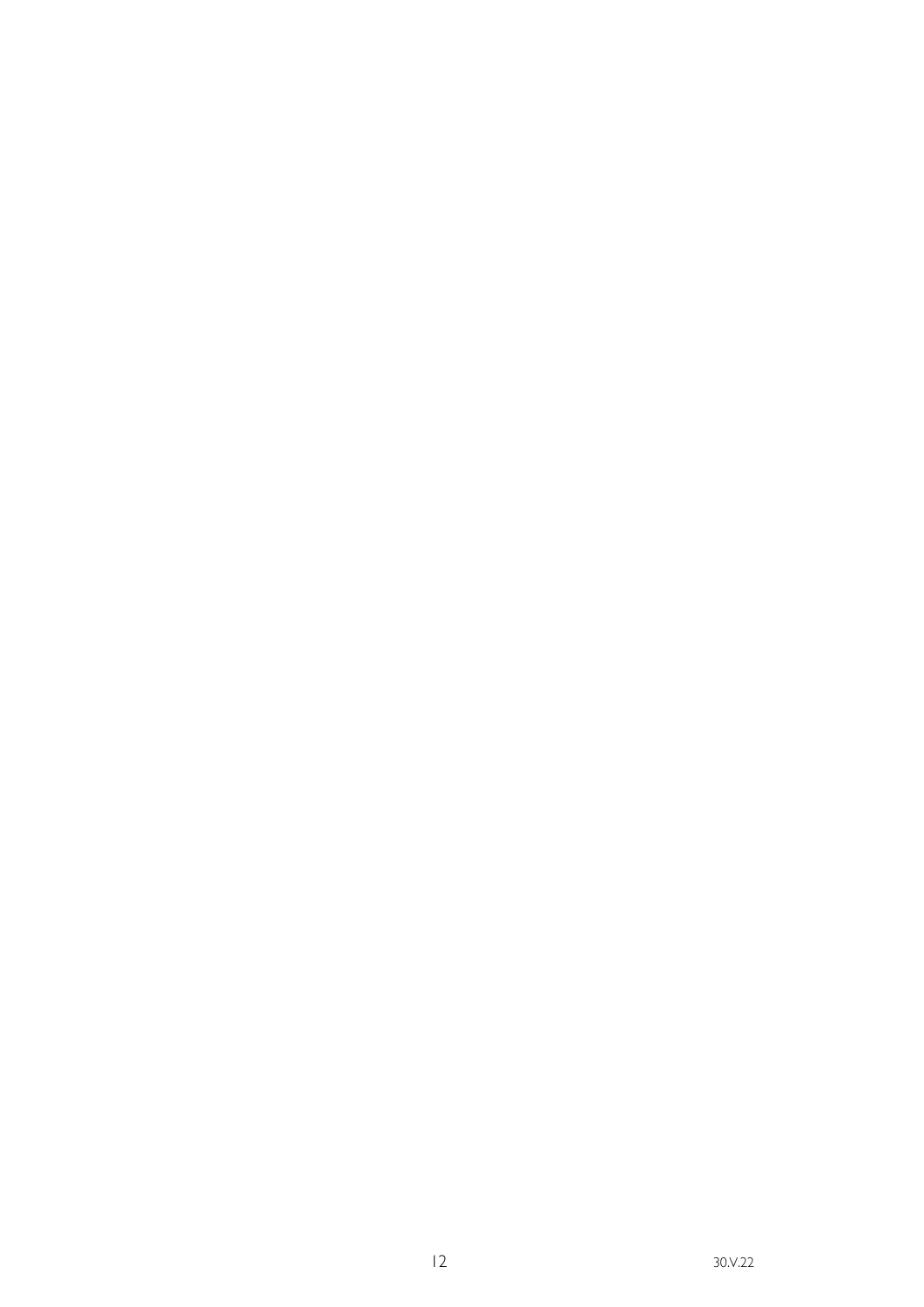# ROSÉ

### ROSÉ WINE

| 254           | 2021 CHÂTEAU FONTARÈCHE ROSÉ, Vielles Vignes. Corbieres. Southern France<br>Light, fruity, friendly, dry rosè - fantastic drinkability        | £34.00  |
|---------------|-----------------------------------------------------------------------------------------------------------------------------------------------|---------|
| 255           | 2020 CÔTES DU RHÔNE ROSÉ, Domaine Grand Veneur. Rhône<br>Just a touch more weight and richness than 254                                       | £39.00  |
| $257*$        | 2020 MIRAVAL ROSÉ. Côtes de Provence<br>This is the notorious 'Brangelina' wine – and surprisingly it's both excellent and good value         | £47.00  |
|               | <b>CHAMPAGNE</b>                                                                                                                              |         |
| $\mathcal{D}$ | CHAMPAGNE LE MESNIL ROSÉ, Grand Cru, 'Sublime'<br>'Sublime' it is! A ripe, red-fruited (but very dry) style of pink fizz                      | £69.00  |
| $5*$          | CHAMPAGNE TAITTINGER ROSÉ, Brut Prestige<br>Bright and vibrant in colour and flavour. 15% Pinot Noir (made as red wine) is added to the blend | £69.00  |
| 8b            | 2004 COMTES DE CHAMPAGNE ROSÉ, Taittinger<br>Rarely seen, Comtes Rosé is all about perfume and finesse; matured for 10 years on the lees      | £300.00 |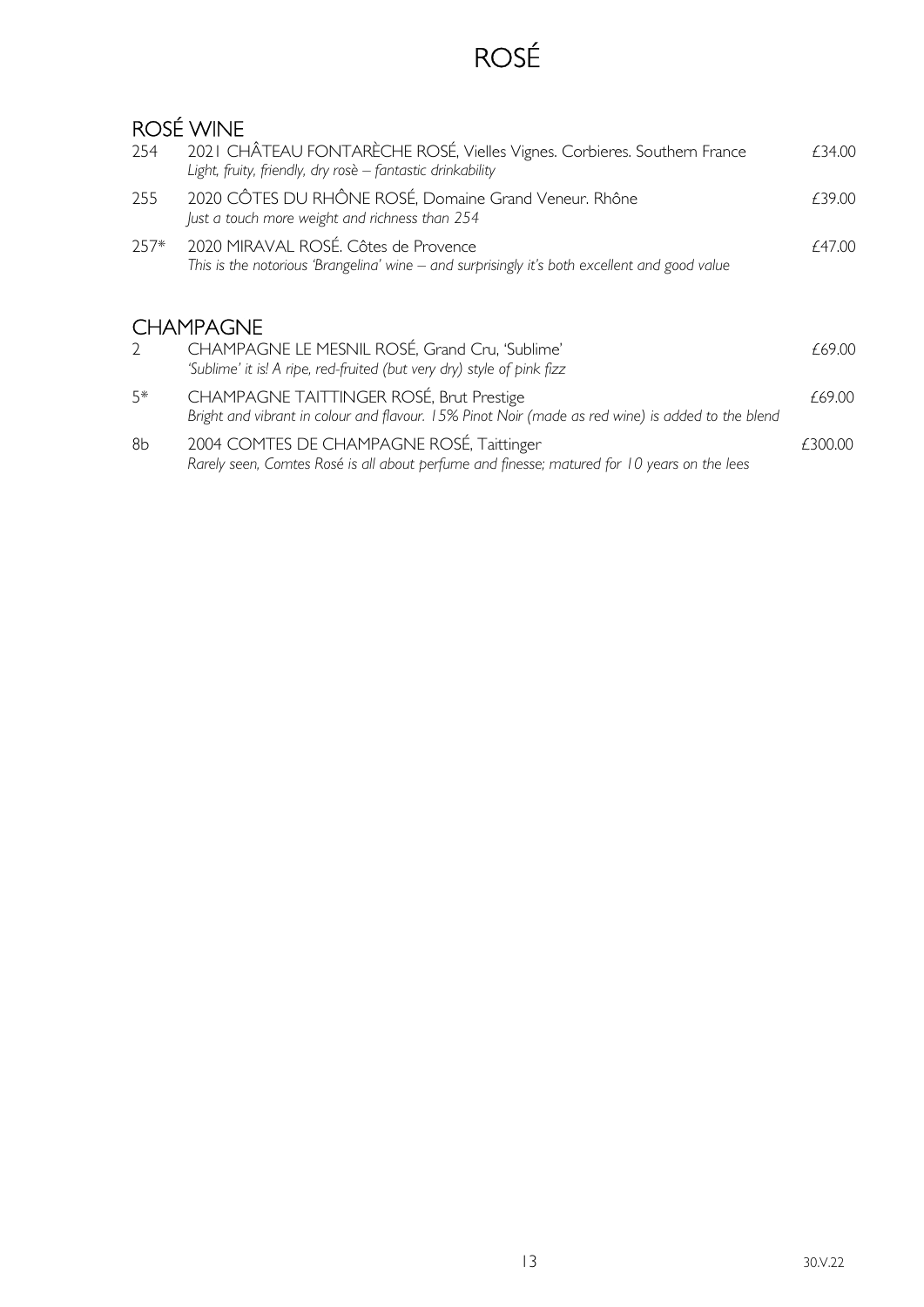### RED WINE

We serve red wine marginally cooler than room temperature

| <b>ITALY</b>        |                                                                                                                                                                                              |         |
|---------------------|----------------------------------------------------------------------------------------------------------------------------------------------------------------------------------------------|---------|
| 85*                 | 2015 CHIANTI, Podere II Chriostino. Tuscany<br>From the family vineyards of Ivo Vannocci; honest and full of flavour                                                                         | £35.00  |
| 86                  | 2020 PRIMITIVO, I Muri. Puglia<br>Juicy, ripe and ultra-easy-drinking Primitivo (Zinfandel in California)                                                                                    | £39.00  |
| 87                  | 2016 CANNONAU, Marghia, Jerzu. Sardinia<br>Cannonau is Sardinian Grenache (key grape of southern Rhône). Broad and generous                                                                  | £42.00  |
| 88                  | 2018 CHIANTI CLASSICO, Isole e Olena. Tuscany<br>Medium-bodied, savoury and spicy; perfect with meat-based pasta dishes                                                                      | £52.00  |
| 89*                 | 2017 LA GROLA, Allegrini. Valpolicella, Veneto<br>A turbo-charged Valpolicella – bright and lively but with power and intensity too                                                          | £53.00  |
| 90                  | 2018 BARBARESCO, Basarin, Adriano Marco e Vittorio. Piedmont<br>The refined perfume and powerful but under-stated style of the Nebbiolo grape                                                | £54.00  |
| 9 <sub>1</sub>      | 2016 SA'ETTA, Chianti Classico Riserva, Monte Bernardi. Tuscany<br>Sangiovese of power and elegance. Young, but impressive already. Organic                                                  | £57.00  |
| 92                  | 2018 AMARONE, Corte Giara. Valpolicella, Veneto<br>Air-dried grapes result in a uniquely intense and powerful style                                                                          | £60.00  |
| 93                  | 2017 BARBERA D'ALBA SUPERIORE, G D Vajra. Piedmont<br>Barbera of this quality beats most Barolo - and you can drink it young                                                                 | £62.00  |
| 94                  | 2017 BAROLO, Albe, G D Vajra. Piedmont<br>Relatively approachable for a young Barolo: there's sweet, briary fruit alongside<br>the characteristically tannic structure of the Nebbiolo grape | £64.00  |
| 103                 | 2015 BRUNELLO DI MONTALCINO, Poggio San Polo. Tuscany<br>Exceptional vintage and modern producer. This is rich, complex and intense                                                          | £84.00  |
| $104*$              | 2015 CEPPARELLO, Isole e Olena, Paolo De Marchi. Tuscany<br>A renowned 'Super Tuscan'. Pure Sangiovese; savoury and serious; decant in advance                                               | £115.00 |
|                     | <b>SPAIN and PORTUGAL</b>                                                                                                                                                                    |         |
| 106                 | 2020 INÉDITO, Bodegas Lacus. Rioja, Spain<br>Fresh, modern and very charming example of the Tempranillo grape                                                                                | £39.00  |
| $107*$              | 2019 QUINTA DE LA ROSA. Douro, Portugal<br>Gutsy & powerful but (unusually for Portugal) also rather sleek and polished                                                                      | £40.00  |
| 108                 | 2017 CONTINO RESERVA, Cvne. Rioja, Spain<br>Perhaps the most elegant single estate wine in Rioja - comparable to fine Bordeaux                                                               | £49.00  |
| 109                 | 2018 QUINTA DE LA ROSA RESERVA. Douro Valley, Portugal<br>The concentration of top quality Port, but without the sweetness and alcohol                                                       | £56.00  |
| $110*$              | 2009 TONDONIA RESERVA. Rioja, Spain<br>Ultra-traditional Rioja - long oak ageing produces a gentle, soft, very complex style                                                                 | £57.00  |
| $\vert \vert \vert$ | 2016 MACÁN CLÁSICO, Bodegas Benjamin de Rothschild & Vega Sicilia. Rioja, Spain<br>Elegant, stylish, rather modern Rioja - very different to both 106 and 109                                | £67.00  |
| 112                 | 2016 PRIORAT, Ferrer-Bobet. Spain<br>Old vine Carinena and Garnacha; intense ripeness but no rough edges. Organic                                                                            | £67.00  |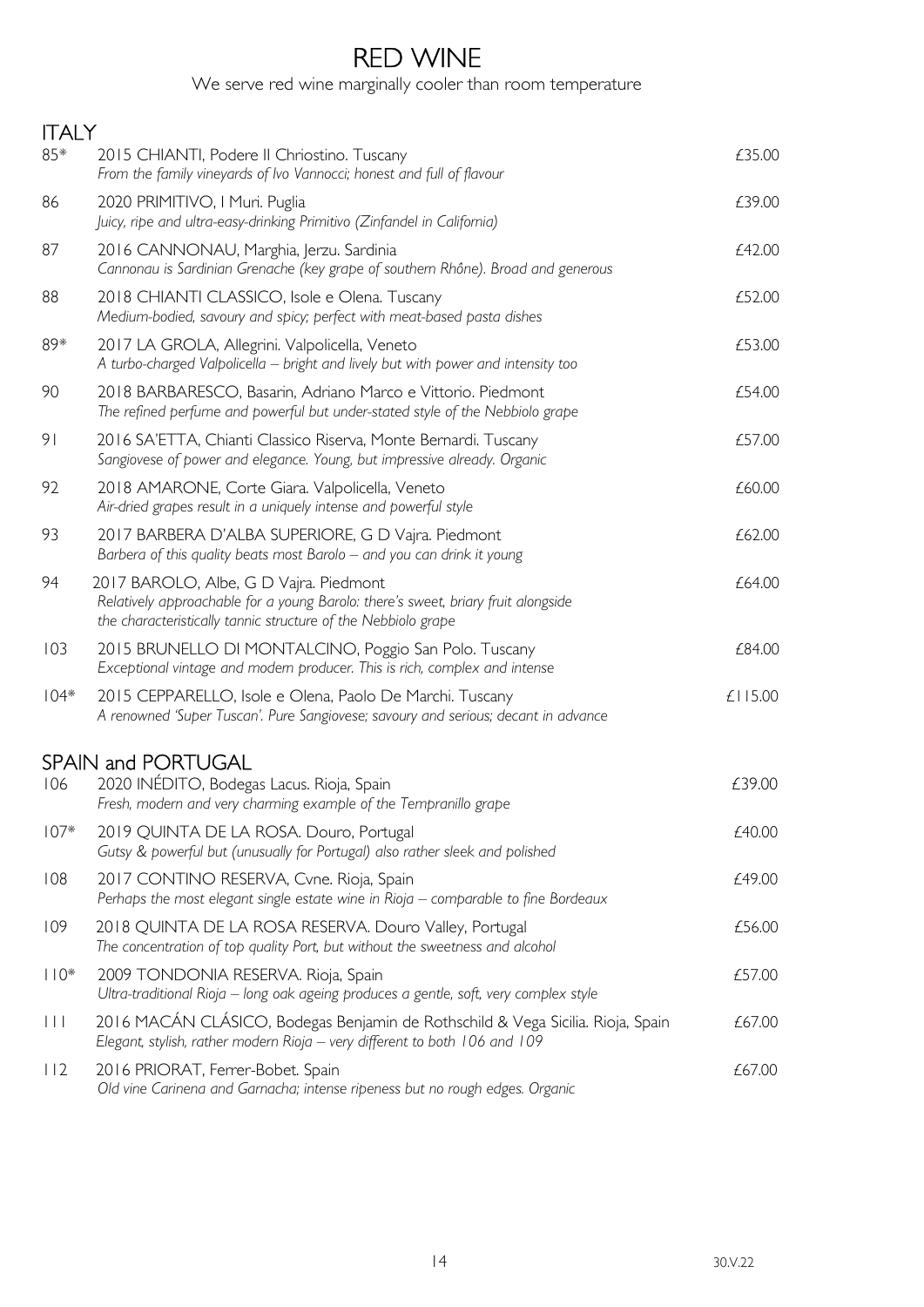### RED WINE ... continued

#### SOUTH AFRICA

| 113 | JUU 11 17 11 11 10 1<br>2020 GOATS DO ROAM. Western Cape<br>Syrah-based red from the innovative Charles Back of Fairview Estate.<br>Ripe and rich with more with a hint of warm earthiness | £37.00 |
|-----|--------------------------------------------------------------------------------------------------------------------------------------------------------------------------------------------|--------|
| 114 | 2019 CHAMELEON CABERNET MERLOT, Jordan. Stellenbosch<br>The Cape Chameleon Protection Fund benefits from the sale of this impressive blend                                                 | £39.00 |
| 115 | 2019 CABERNET FRANC, Chamonix. Franschhoek, South Africa<br>In the mould of a classic Stellenbosch Cabernet Sauvignon, but just a touch lighter<br>and more elegant                        | £43.00 |
|     | <b>LEBANON</b>                                                                                                                                                                             |        |
| 117 | 2017 TERRASSES DE BAALBECK, Massaya. Beqaa Valley, Lebanon<br>Broad, savoury and complex blend of Rhône varieties                                                                          | £49.00 |
|     | <b>CALIFORNIA</b>                                                                                                                                                                          |        |
| 120 | THE WHOLE SHEBANG, XII, Bedrock Wine Co. Sonoma, California<br>Multi-vintage blend of Zinfandel, Carignan and others. Peppery, lively and generous                                         | £44.00 |
| 124 | 2018 ZINFANDEL Old Vines, Turley. Napa Valley<br>Classic Zin (blackberry juice, spice, pepper): great food wine                                                                            | £58.00 |
| 125 | 2018 TD9, Shafer Vineyards. Napa Valley, California<br>Bordeaux-blend from a great estate. Big and powerful - have it decanted                                                             | £75.00 |
|     | <b>SOUTH AMERICA</b>                                                                                                                                                                       |        |
| 128 | 2019 SYRAH GRAN RESERVA, Casa del Bosque. Casablanca Valley, Chile<br>Black fruit and pepper; classic Syrah in the style of Crozes Hermitage                                               | £41.00 |
| 129 | 2019 MALBEC, Ultra, Kaiken. Mendoza, Argentina<br>Ripe, rounded, smooth $-$ a very classic Malbec, the wine of the moment                                                                  | £42.00 |
| 130 | 2020 PINOT NOIR, Montes Alpha. Aconcagua, Chile<br>Soft, ripe, charming Pinot from the ever-reliable Montes estate                                                                         | £43.00 |
|     | <b>AUSTRALIA</b>                                                                                                                                                                           |        |
| 202 | 2018 JESTER SHIRAZ, Mitolo. McLaren Vale, South Australia<br>Big, ripe, juicy Shiraz - absolutely classic example                                                                          | £46.00 |
| 203 | 2017 CABERNET SAUVIGNON, Plantagenet. Mt Barker, Western Australia<br>Unusually elegant Aussie red; oak and fruit stylishly blended                                                        | £50.00 |
| 205 | 2020 PINOT NOIR, Giant Steps. Yarra Valley, Victoria<br>Bright, aromatic, lively Pinot from a top quality, cool climate region                                                             | £58.00 |
| 206 | 2016 NINE POPES, Charlie Melton. Barossa Valley, South Australia                                                                                                                           | £90.00 |

In homage to Châteauneuf du Pape. Broad, ripe, spicy - very impressive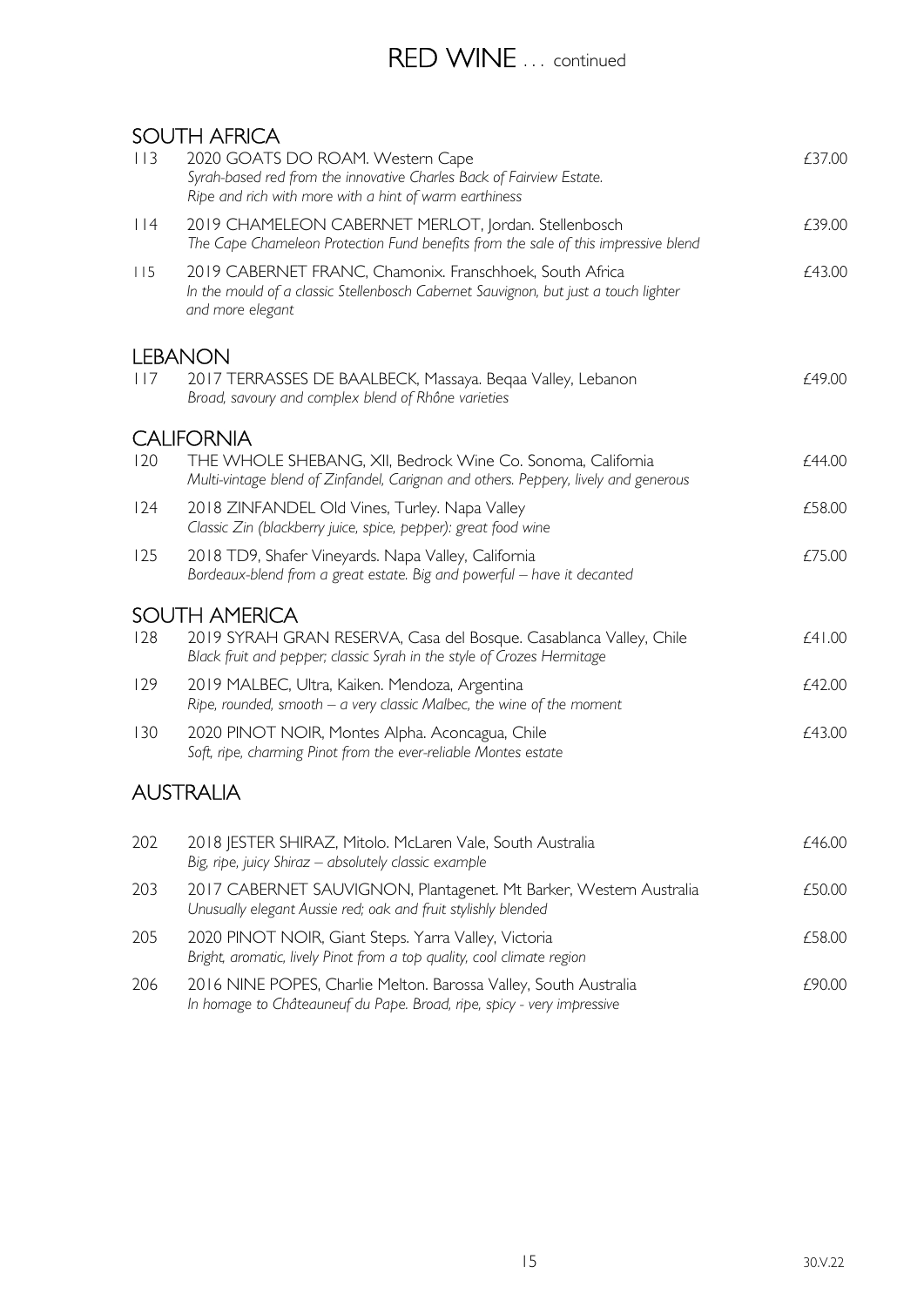### RED WINE ... continued

#### **RHÔNE** 140 2018 CAIRANNE, La Côte Sauvage, Boutinot **Edge and Executive Contract CAI CAI** Muscular and savoury Grenache from one of the best villages in the southern Rhône 141 2018 CÔTES DU RHÔNE VILLAGES, Plan de Dieu, Domaine de L'Espigouette  $f$ 44.00 Plan de Dieu is an excellent but little know sub-region of Côtes du Rhône Villages 142 2018 GIGONDAS, Aux Lieux Dits, Santa Duc **2018** 2018 616000 £58.00 Almost always better value than Châteauneuf – and 90% of the quality 143 2018 CROZES HERMITAGE, Domaine des Lises, Maxime Graillot **£58.00** Pure Syrah from the northern Rhône. An aromatic, fresh and lively style 146 2019 CHÂTEAUNEUF DU PAPE, Domaine Grand Veneur **EGELAU CHARGE 1999** 65.00 Broad and spicy – the obvious choice with game or rich red meat dishes **BEAUJOLAIS** 148 2020 BEAUJOLAIS VILLAGES, Domaine Morel **EXAMPLE 148** 2020 BEAUJOLAIS VILLAGES, Domaine Morel Perfect example of bright, lively Gamay 151 2020 BROUILLY, Château de Pierreux £43.00 Serious example of the Gamay grape. Richness and freshness combined 152 2019 FLEURIE, Domaine de la Madrière £48.00 Strawberry perfume, medium-bodied, fresh and crunchy. To drink, not sip RED BURGUNDY 154 2019 RULLY, Les Chaponnières, Paul et Marie Jacqueson *£48.00* Bright, modern style of Burgundy – fresh, lively and entirely delicious 156 2018 MARSANNAY, En Ouzeloy, Rene Bouvier **ELACK ENGINEERY 1988** 2018 MARSANNAY, En Ouzeloy, Rene Bouvier Underrated village just north of Gevrey. Aromatic, serious, food-friendly 157 2017 CHOREY-LES-BEAUNE, Les Bons Ores, Domaine Jean Pierre Guyon £58.00 Lovely example of early-drinking 2017 vintage. Unusually concentrated for a Chorey 158 2018 SANTENAY, 1er Cru Les Gravières, Vincent Girardin. Burgundy 2018 SANTENAY, 1er Cru Les Gravières, Vincent Girardin. Burgundy Bright, charming Pinot Noir from an early-drinking vintage 159 2018 CHAMBOLLE-MUSIGNY, Taupenot-Marme **159 12018** 2018 CHAMBOLLE-MUSIGNY, Taupenot-Marme The unique finesse of Chambolle. Romain Taupenot makes consistently brilliant Burgundy 160 2018 VOLNAY-SANTENOTS, 1er Cru, Ballot-Millot £74.00 Surprisingly powerful and serious for a Volnay. Decant an hour before drinking 162 2013 NUITS-SAINT-GEORGES, Vieilles Vignes, Robert Chevillon **EXALLES** 2013 NUITS-SAINT-GEORGES, Vieilles Vignes, Robert Chevillon Just reaching perfect maturity. Savoury, spicy and opening up given time in the glass 163 2018 GEVREY-CHAMBERTIN, La Justice, Marc Roy 695.00 Pure and delicate but rich and impressive at the same time. This is fine Burgundy 164 2009 CHAMBOLLE-MUSIGNY, Louis Jadot 2009 CHAMBOLLE-MUSIGNY, Louis Jadot The village of Chambolle makes for fine, aromatic Burgundy. This is no exception 165 2016 VOSNE ROMANÉE, 1er Cru Les Orveaux, Mongeard Mugneret £190.00 Youthful, of course, but the quality is already clear; precise and elegant 167\* 2009 CLOS DE LA ROCHE, Grand Cru, Domaine Lignier-Michelot *£290.00* Absolutely classic example of the ripe and charming 2009 vintage 168 2005 CHAMBOLLE-MUSIGNY, Clos de L'Orme, Domaine Sylvain Cathiard  $£300.00$  A great year for long-lived Pinot Noir – and a fine estate. The price of rarity 169 2002 CLOS DE VOUGEOT, Grand Cru, Domaine Jean Grivot 6340.00 Powerful, serious, savoury and spicy example mature Pinot. Give it time to open in the glass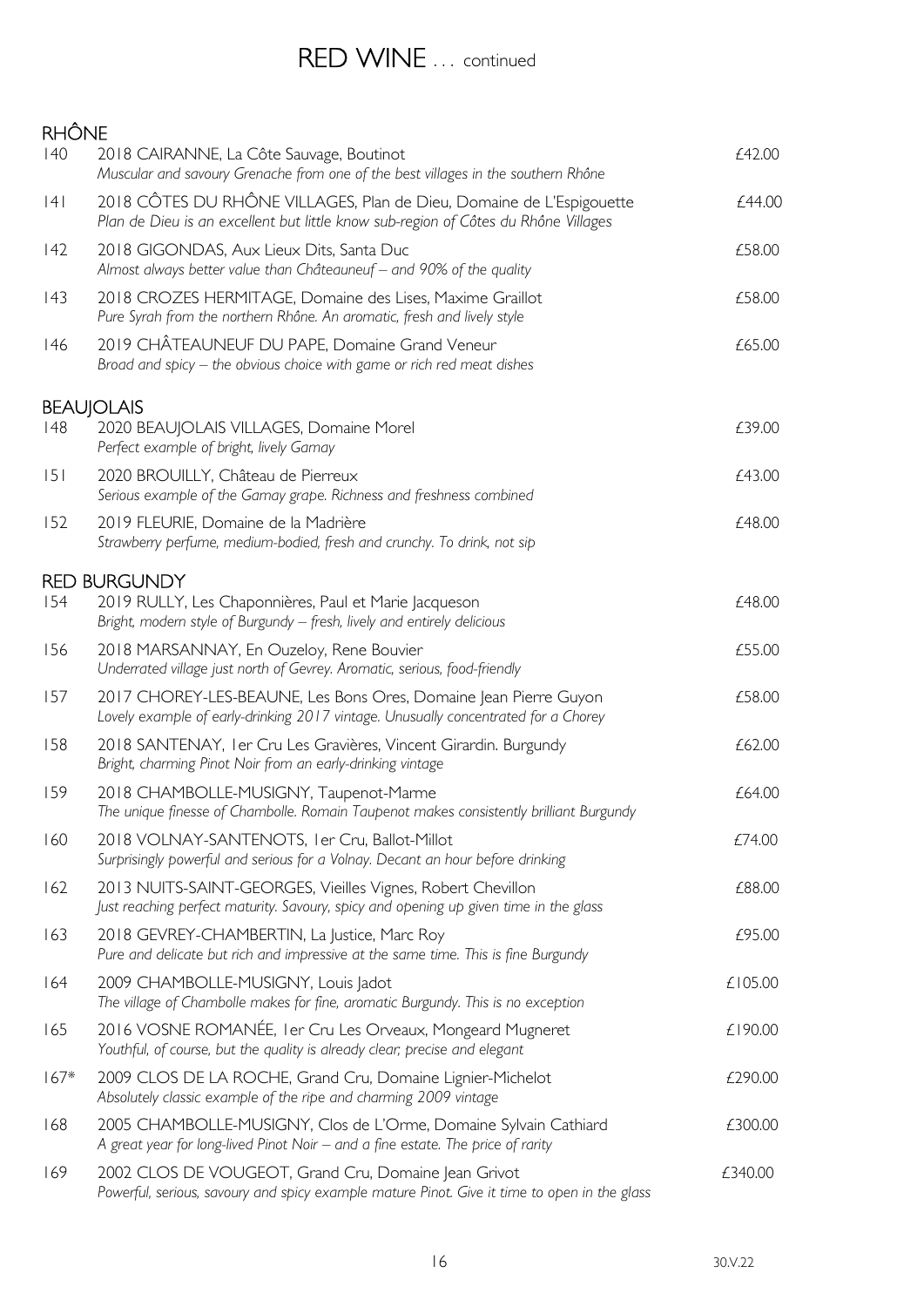## RED WINE ... continued

#### FRANCE - The South

| $132*$     | 2019 CHÂTEAU FONTARÈCHE, Vielles Vignes. Corbieres, Languedoc<br>Soft, round, easy-drinking style with plenty of spice and character                                                                                                     | £35.00  |
|------------|------------------------------------------------------------------------------------------------------------------------------------------------------------------------------------------------------------------------------------------|---------|
| 134        | 2020 PINOT NOIR, Domaine de Bachellery. Pays D'Oc<br>Fragrant, herbal, spicy - surprisingly good Pinot Noir from the Languedoc                                                                                                           | £37.00  |
| $135*$     | 2013 LE SOULA, Gérard Gauby. Vin de Pays des Côtes Catalanes<br>Blend of Cabernet, Grenache, Syrah and Carignan grapes. A low-yielding, organic<br>vineyard in Roussillon producing a dense, intense, seriously impressive red. Organic  | £51.00  |
| 137        | 2017 LA FALAISE, Château de la Negly. Côteaux du Languedoc<br>Perhaps the best estate in the South of France. Syrah-based blend of real class                                                                                            | £53.00  |
| <b>RED</b> | <b>BORDEAUX</b>                                                                                                                                                                                                                          |         |
| $175*$     | 2013 Château LA CROIX DES MOINES. Lalande de Pomerol<br>An approachable, charming Merlot from an area that still produces genuinely good value                                                                                           | £45.00  |
| 176        | 2015 Château LES CHARMES-GODARD, Francs Côtes de Bordeaux<br>From the eastern edge of the Bordeaux region, this is plush and ripe $-$ impressive already                                                                                 | £48.00  |
| 177        | 2012 Château LA TOUR de BY, Cru Bourgeois. Médoc<br>A more serious, classic, Cabernet-dominated claret from the left bank of the river                                                                                                   | £53.00  |
| 178        | 2007 Château POTENSAC, Cru Bourgeois. Médoc<br>An estate always offering great value. And an early-drinking vintage                                                                                                                      | £60.00  |
| 179        | 2012 Château TRIANON, Grand Cru. St Emilion<br>Delicious, charming Merlot - it's easy to see why St Emilion is so (deservedly) popular                                                                                                   | £62.00  |
| 184        | 2005 Château CANTEMERLE, 5ème Cru Classé. Haut Médoc<br>Cantemerle always offer genuine value. Particularly from a great vintage like 2005                                                                                               | £74.00  |
| 185        | 2000 SARGET DE GRUAND LAROSE. St Julien<br>The 'Second Wine' of the excellent Gruaud Larose. Fully mature, spicy and earthy                                                                                                              | £86.00  |
| 186        | 2011 Château LANGOA BARTON, 3ème Cru Classé. St Julien<br>One of the most consistent properties in the Médoc. Anthony Barton sadly passed away<br>in 2021 - drink this to salute his outstanding stewardship of both Langoa and Léoville | £92.00  |
| $188*$     | 2011 Château TALBOT, 4ème Cru Classé. St Julien<br>Renowned property and a great year for claret. This really is not expensive for what it is                                                                                            | £115.00 |
| 190        | 2005 Château BATAILLEY, 5ème Cru Classé. Pauillac<br>The unmistakeable cedar and tobacco of bottle-aged Bordeaux from the 'left bank'. Beautiful                                                                                         | £120.00 |
| 192        | 1998 Château CALON-SÉGUR, 3ème Cru Classé. St Estèphe<br>Now at its peak, a really classic claret: dry and savoury with cedar and tobacco                                                                                                | £240.00 |
| 193        | 2002 VIEUX Château CERTAN. Pomerol<br>Always amongst the most elegant wines of the 'right bank'. Now gentle and delicate                                                                                                                 | £250.00 |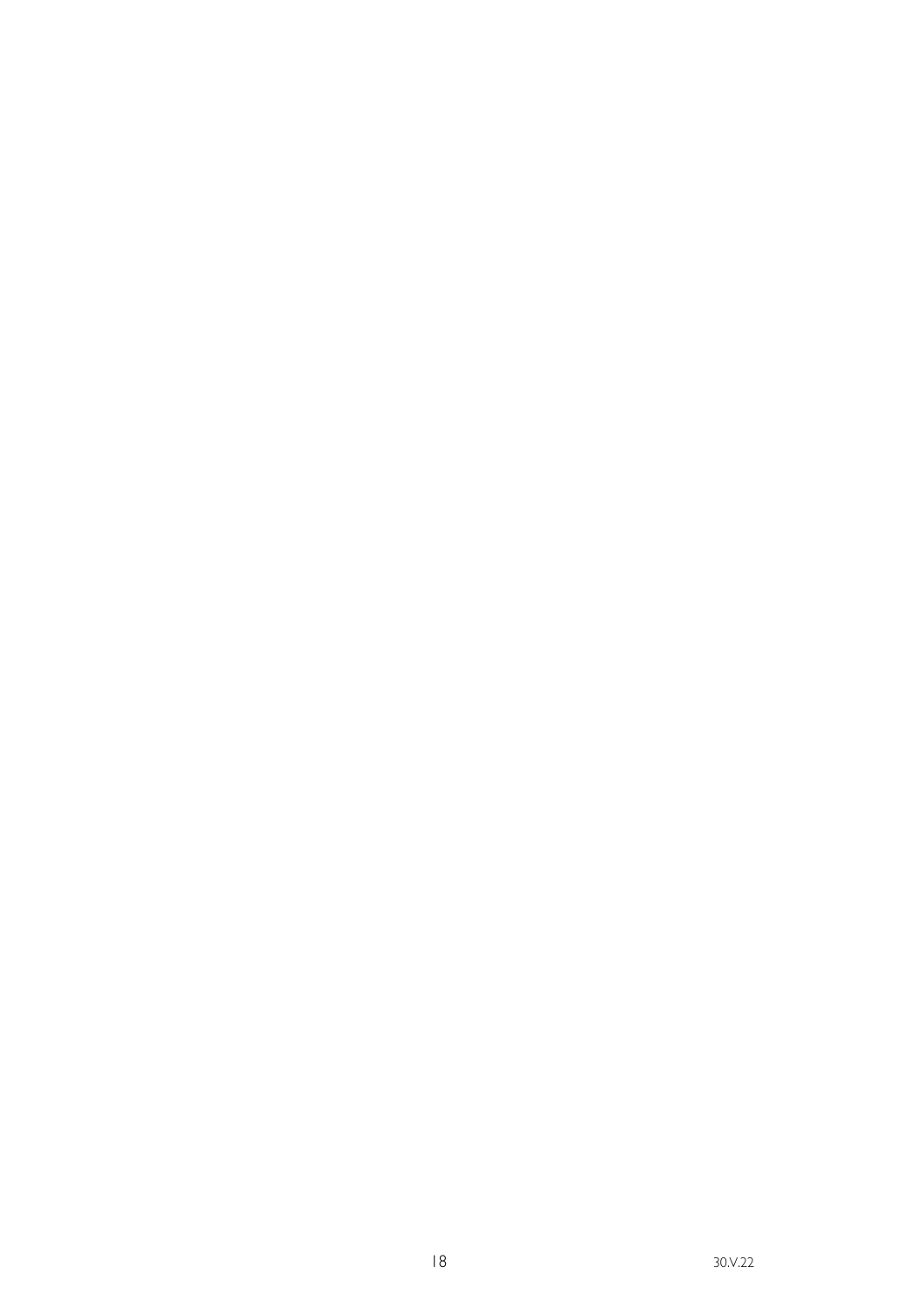## PORT AND SWEET WINES

|             |                                                                                                                               | Glass<br>75ml | <b>Bottle</b> |
|-------------|-------------------------------------------------------------------------------------------------------------------------------|---------------|---------------|
| <b>PORT</b> |                                                                                                                               |               |               |
| 600         | QUINTA DE LA ROSA, Late Bottled Vintage<br>For a non-vintage Port, this has superb ripeness & structure                       | £5.80         | £43.00        |
| 603         | QUINTA DE LA ROSA 10 YEAR OLD TAWNY, 50cl<br>A beautiful old-golden colour; gentle and ripe. Delicious served chilled         | £6.30         | £49.00        |
| 605         | 2012 QUINTA DO PASSADOURO, Late Bottled Vintage<br>A new estate making modern-style Port - outstanding ripeness and intensity | £6.30         | £49.00        |
| 606         | 2004 QUINTA DE LA ROSA                                                                                                        | £9.30         | £80.00        |
| 607         | 1991 QUINTA DE LA ROSA                                                                                                        |               | £85.00        |
| 617         | 1994 QUINTA DE LA ROSA                                                                                                        |               | £95.00        |
| 618         | 1983 DOW'S                                                                                                                    |               | $£$   15.00   |
| 619         | 1992 TAYLOR'S                                                                                                                 |               | £125.00       |
| 620         | 1997 WARRE                                                                                                                    |               | £135.00       |

#### SWEET WINE

HALF BOTTLES and 50 cl BOTTLES

| 663                | 2013 LIEUTENANT de Château SIGALAS RABAUD. Sauternes<br>'Second wine' from an excellent property. Superb value                        | £6.50 | £30.00  |
|--------------------|---------------------------------------------------------------------------------------------------------------------------------------|-------|---------|
| 664                | 2018 MAURY, Domaine Pouderoux. Roussillon, France<br>Barrel-aged Grenache from the deep south: spicy, nutty, tangy sweetness          | £7.50 | £36.00  |
| 670                | 2018 TOKAJI, 'Late Harvest', Disznöko. Hungary<br>Subtle, honeyed richness with a lively, lemony freshness                            | £8.00 | £39.00  |
| TLES<br><b>BOT</b> |                                                                                                                                       |       |         |
| 694                | 2018 MUSCAT DE BEAUMES DE VENISE, Domaine Durban. Rhône<br>Lightly fortified. Perfumed and enticing - dangerously drinkable           | £5.50 | £43.00  |
| 695                | 2017 LES CLOS, Coteaux du Layon, Philippe Delesvaux. Loire<br>Light, delicately sweet Chenin Blanc. Perfect with fruit-based desserts | £9.50 | £59.00  |
| 696                | 2009 Château CLIMENS, I er Cru. Barsac-Sauternes<br>Second in reputation only to D'Yquem. Warm summer; luscious richness              |       | £140.00 |
| 697                | 2002 Château D'YQUEM, I er Cru. Sauternes<br>No introduction required $-$ great wine even in less-exalted vintages                    |       | £350.00 |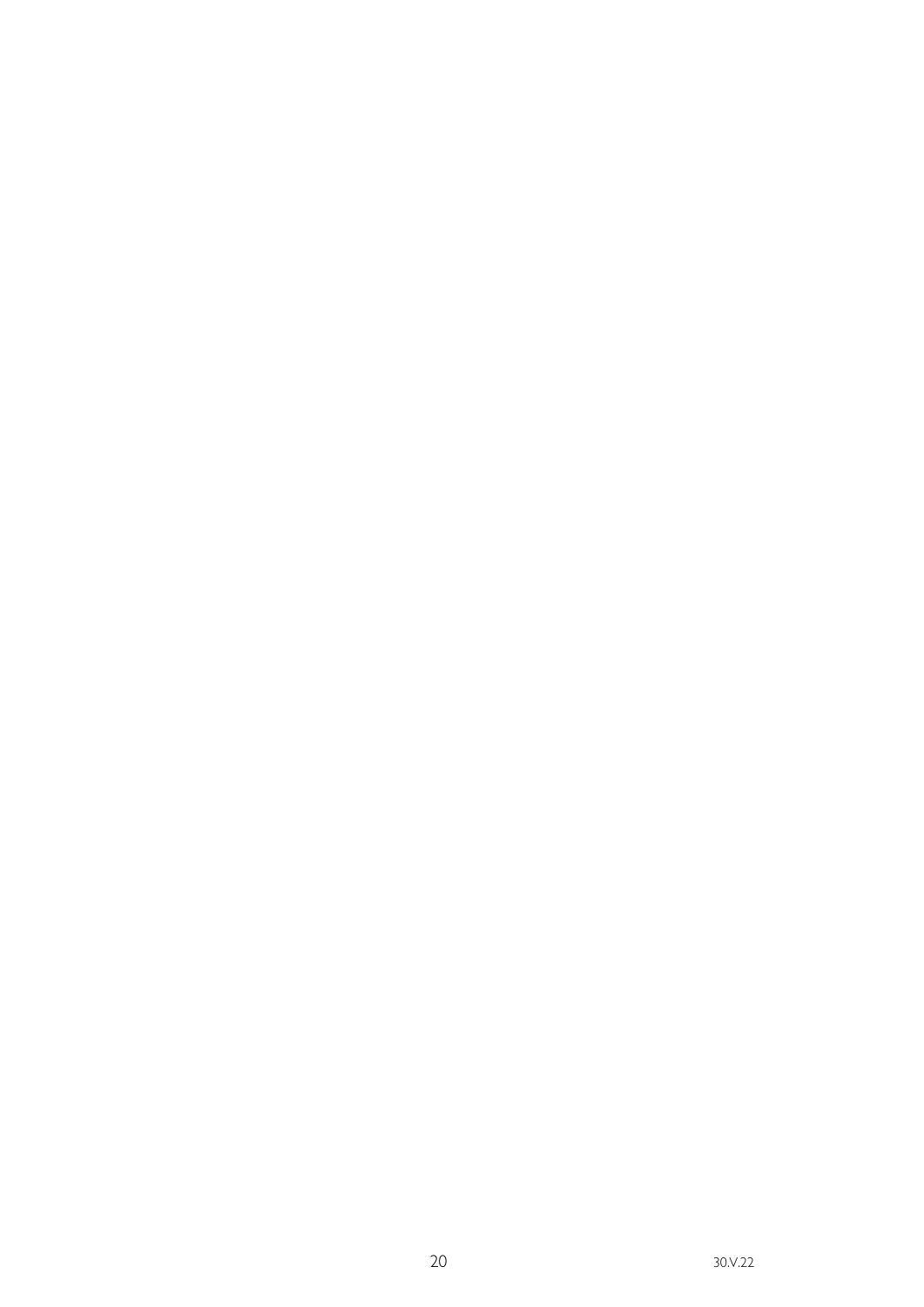# HALF BOTTLES

### CHAMPAGNE

| 401 | TAITTINGER, Brut Réserve<br>The epitome of delicacy. The George's favourite for over 40 years                     | £36.00      |
|-----|-------------------------------------------------------------------------------------------------------------------|-------------|
| 402 | <b>TAITTINGER ROSÉ</b><br>Bright and vibrant in colour and flavour. 15% Pinot Noir is added to the blend          | £39.00      |
| 403 | KRUG, Grande Cuvée<br>Blended from mulitipe vintages and vineyards, aged for 7 years, aiming for ultimate quality | $f$   20.00 |
| 404 | TAITTINGER, Nocturne<br>A softer, rounder cuvée - simply delicious from breakfast to bedtime!                     | £36.00      |

### WHITE WINE

#### NEW ZEALAND

| 420           | 2019 WILD SAUVIGNON, Greywacke. Marlborough<br>Wild yeast and oak fermentation make for a fascinating and unusual Sauvignon style          | £27.00 |
|---------------|--------------------------------------------------------------------------------------------------------------------------------------------|--------|
| <b>ITALY</b>  |                                                                                                                                            |        |
| 423           | 2020 SOAVE CLASSICO, Pieropan. Veneto<br>Pure Garganega; dry and light but so much better than Pinot Grigio                                | £24.00 |
| 424           | 2020 GAVI DI GAVI, 'Vigneti Lugarara', La Giustiniana. Piedmont<br>Quintessential northern Italian white; clean as a whistle               | £24.00 |
| <b>FRANCE</b> |                                                                                                                                            |        |
| 426           | 2020 SANCERRE, Terre de Maimbray, Reverdy. Loire<br>A very French style of Sauvignon Blanc. Bone-dry, the emphasis on minerality not fruit | £27.00 |
|               |                                                                                                                                            |        |
|               | <b>RED WINE</b>                                                                                                                            |        |
| <b>ITALY</b>  |                                                                                                                                            |        |
| 480           | 2018 CHIANTI CLASSICO, Isole e Olena. Tuscany<br>Great estate in the heart of Chianti. Spicy, savoury, food-friendly                       | £26.00 |
| 478           | 2020 VALPOLICELLA, Allegrini. Veneto, Italy<br>Medium-bodied and bright - Italian version of (good) Beaujolais                             | £30.00 |
| <b>FRANCE</b> |                                                                                                                                            |        |
| 492           | 2018 SANTENAY, I er Cru Les Gravières, Vincent Girardin. Burgundy<br>Bright, charming Pinot Noir from an early-drinking vintage            | £30.00 |
| 493           | 2020 CHÂTEAUNEUF DU PAPE, Domaine Grand Veneur. Rhône<br>Broad and spicy – the obvious choice with game or rich red meat dishes            | £37.00 |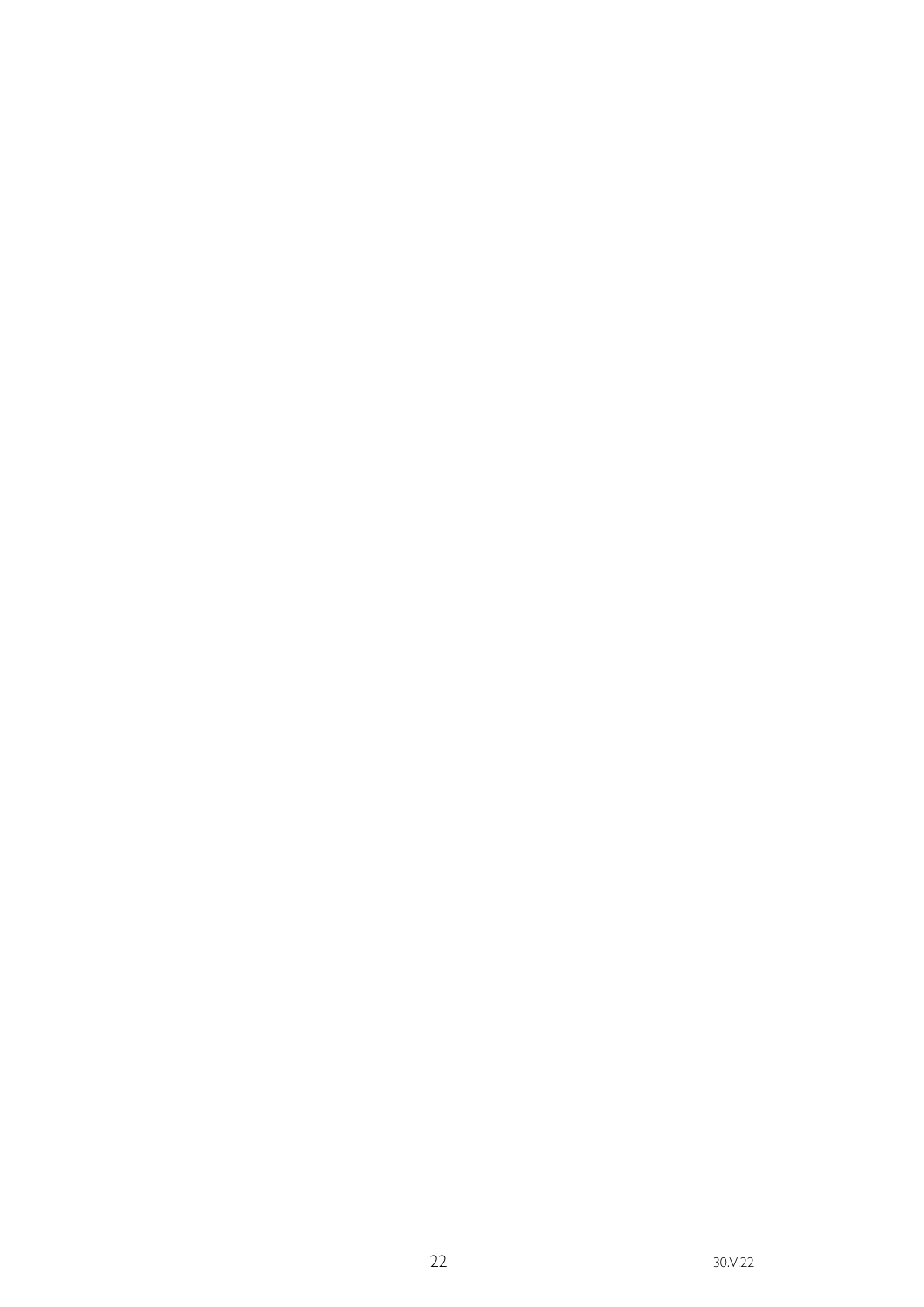# WINES BY THE GLASS

|                |                                                                                                                                                                                                                           | 125ml        |
|----------------|---------------------------------------------------------------------------------------------------------------------------------------------------------------------------------------------------------------------------|--------------|
|                | CHAMPAGNE LE MESNIL, Grand Cru, Blanc de Blancs                                                                                                                                                                           | £11.70       |
| 3              | CHAMPAGNE TAITTINGER, Brut Reserve                                                                                                                                                                                        | £12.70       |
| 4              | CHAMPAGNE NOCTURNE by TAITTINGER                                                                                                                                                                                          | £12.70       |
| $\overline{2}$ | CHAMPAGNE LE MESNIL ROSÉ, Grand Cru, 'Sublime'                                                                                                                                                                            | £11.70       |
| 5              | CHAMPAGNE TAITTINGER ROSÉ, Brut Prestige<br>The 'Sublime' is a little lighter; the Taittinger is surprisingly powerful                                                                                                    | £12.70       |
| 275            | NYETIMBER, Classic Cuvée. West Sussex, England<br>or try one of the finest English sparkling wines, very much in Champagne style                                                                                          | £12.70       |
| <b>WHITE</b>   |                                                                                                                                                                                                                           | 175ml        |
| 62             | 2021 SAUVIGNON BLANC, De Martino. Casablanca Valley, Chile<br>Very classy Sauvignon from coastal Casablanca. Less 'obvious' than NZ examples                                                                              | £10.20       |
| $\vert \vert$  | 2021 PICPOUL DE PINET, Domaine Font Mars. Languedoc<br>The best of modern France; crisp and lively but no lack of character and interest                                                                                  | £10.55       |
| 83             | 2021 ASSYRTIKO, Domaine Lyrarakis. Crete, Greece<br>Greece's most prized white grape variety. Smoky, salty, spicy - outstanding food wine                                                                                 | £11.80       |
| 56             | 2020 SAUVIGNON BLANC, 'Annabel', Staete Landt. Marlborough, New Zealand<br>Classic Kiwi Sauvignon - aromatic, intensely fruity, lemony fresh                                                                              | £11.80       |
| 72             | 2019 GRECO DI TUFO, Aegidius, Donna Elvira. Campania, Italy<br>Greco offers intensity and complexity as well as drinkability. Great value                                                                                 | £11.80       |
| 51             | 2017 VIOGNIER, Saronsberg. Tulbagh, South Africa<br>Brilliant example of the great Rhône grape. Less aromatic than some examples<br>but concentrated, fresh and long. A really versatile food wine                        | £12.55       |
| 33             | 2020 SANCERRE, Terre de Maimbray, Reverdy. Loire Valley                                                                                                                                                                   | £13.30       |
| 21             | Top estate and excellent vintage. Ripe, intense, perfectly balanced<br>2019 CHABLIS, I er Cru Vaillons, Domaine Besson. Burgundy<br>Excellent I er Cru vineyard and a ripe vintage. This is unusually intense for Chablis | £16.00       |
| <b>ROSÉ</b>    |                                                                                                                                                                                                                           |              |
| 254            | 2021 CHÂTEAU FONTARÈCHE ROSÉ, Vielles Vignes. Corbieres, Languedoc<br>Light, fruity, friendly, dry rosé-fantastic drinkability                                                                                            | £10.20       |
| 257            | 2020 MIRAVAL ROSÉ. Côtes de Provence<br>This is the notorious 'Brangelina' wine - and surprisingly it's both excellent and good value                                                                                     | £13.00       |
| <b>RED</b>     |                                                                                                                                                                                                                           |              |
| 132            | 2019 CHÂTEAU FONTARÈCHE, Vielles Vignes. Corbieres, Languedoc<br>Soft, round and easy-drinking; but plenty of spice and character                                                                                         | £10.20       |
| 106            | 2020 INÉDITO, Bodegas Lacus. Rioja, Spain<br>Fresh, modern and very charming example of the Tempranillo grape                                                                                                             | £11.30       |
| 86             | 2020 PRIMITIVO, I Muri. Puglia, Italy<br>Juicy, ripe and ultra-easy-drinking Primitivo (Zinfandel in California)                                                                                                          | £11.30       |
| 107            | 2019 QUINTA DE LA ROSA. Douro, Portugal<br>Gutsy & powerful but (unusually for Portugal) also rather sleek and polished                                                                                                   | £11.30       |
| 129            | 2019 MALBEC, Ultra, Kaiken. Mendoza, Argentina<br>Ripe, rounded, smooth $-$ a very classic Malbec, the wine of the moment                                                                                                 | $£$   $1.55$ |
| 40             | 2018 CAIRANNE, La Côte Sauvage, Boutinot. Rhône<br>Muscular and savoury Grenache from one of the best villages in the southern Rhône                                                                                      | £12.00       |
| 175            | 2013 Château LA CROIX DES MOINES. Lalande de Pomerol, Bordeaux<br>An approachable, charming Merlot from an area that still produces genuinely good value                                                                  | £12.55       |
| 158            | 2018 SANTENAY, I er Cru Les Gravières, Vincent Girardin. Burgundy<br>Bright, charming Pinot Noir from an early-drinking vintage                                                                                           | £16.00       |